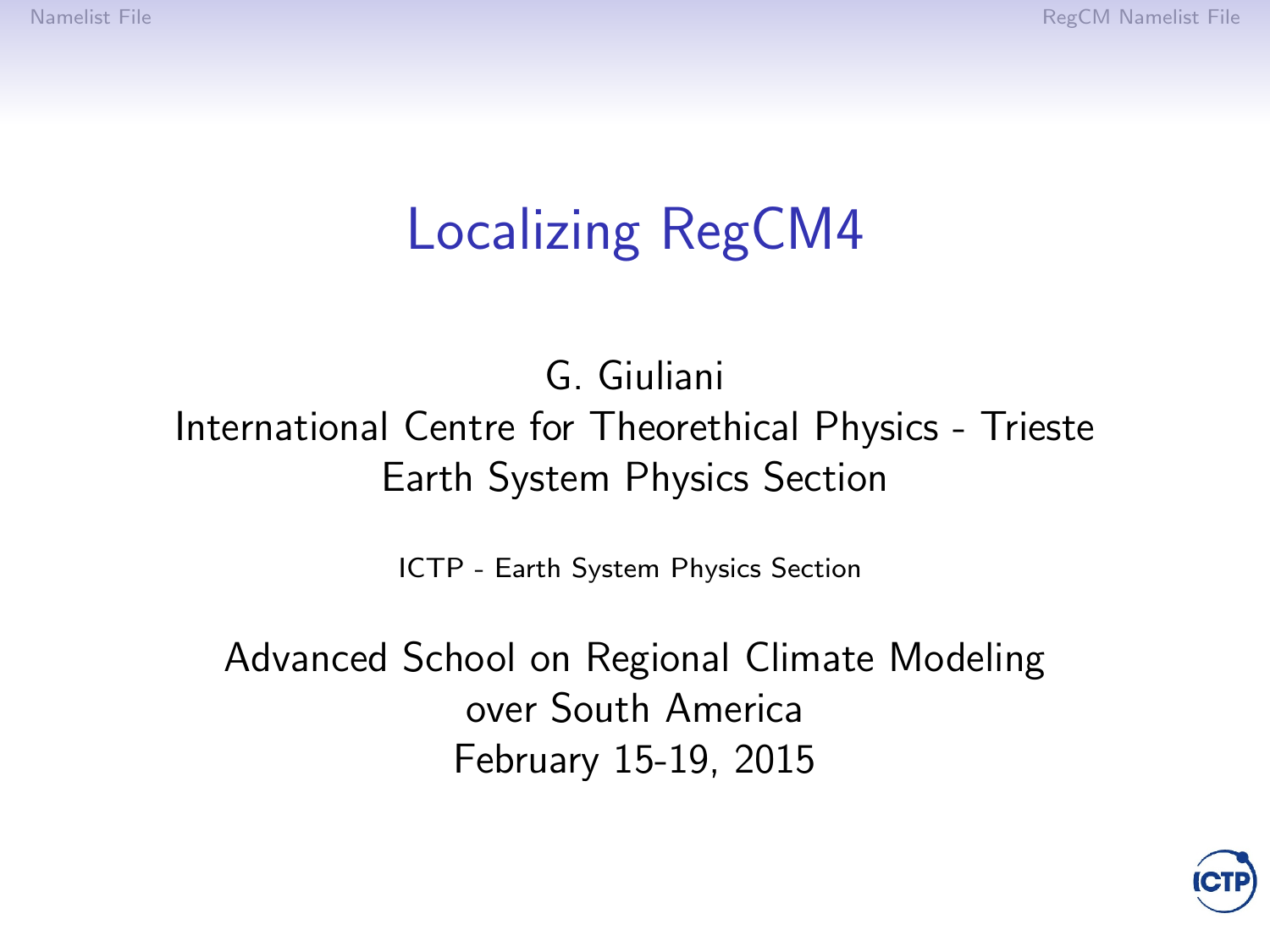<span id="page-1-0"></span>[Namelist File](#page-1-0) [RegCM Namelist File](#page-2-0)

#### Fortran Namelist file

#### NAMELIST provides an excellent way to add annotated input.

```
&nl_name
  key1 = 0,
 key2 = 0.0,
  key3 = 'a string',key4 = 1.0, 2.0,/
```

```
program test
 implicit none
 integer :: key1
 real :: key2
 character(len=16) :: key3
 real , dimension(8) :: key4
 namelist /nl_name/ key1,key2,key3,key4
 open(unit=200,file='test.namelist', &
      status='old',action='read')
 read(unit=200,nml=nl_name)
end program test
```
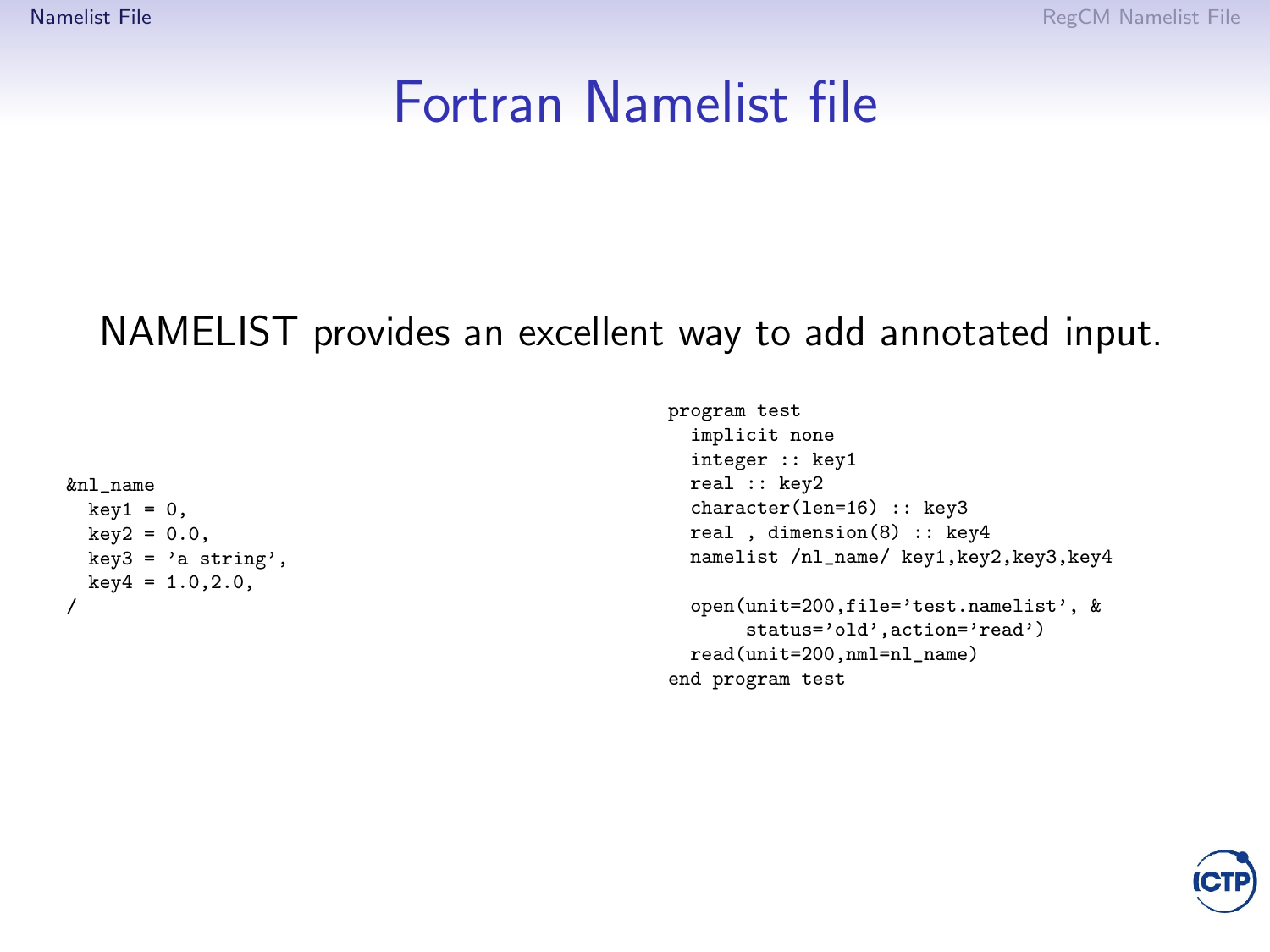# Dimparam namelist

<span id="page-2-0"></span>

| <i>&amp;</i> dimparam |                                                                                 |
|-----------------------|---------------------------------------------------------------------------------|
| iy                    | = 34, ! This is number of points in the N/S direction                           |
| ix                    | = 48, ! This is number of points in the E/W direction                           |
| kz                    | = 18, ! Number of vertical levels                                               |
|                       | dsmin = $0.01$ , ! Minimum sigma spacing (only used if kz is not 14, 18, or 23) |
|                       | dsmax = $0.05$ , ! Maximum sigma spacing (only used if kz is not 14, 18, or 23) |
| $= 1.$<br>nsg         | ! For subgridding, number of points to decompose. If nsg=1,                     |
|                       | ! no subgridding is performed. CLM does NOT work as of now with                 |
|                       | ! subgridding enabled.                                                          |
|                       | njxcpus = $-1$ , ! Number of CPUS to be used in the jx (lon) dimension.         |
|                       | ! If <=0, the executable will try to figure out a suitable                      |
|                       | ! decomposition.                                                                |
|                       | niycpus = $-1$ , ! Number of CPUS to be used in the iy (lat) dimension.         |
|                       | ! If <=0, the executable will try to figure out a suitable                      |
|                       | ! decomposition.                                                                |
| $\epsilon$            |                                                                                 |



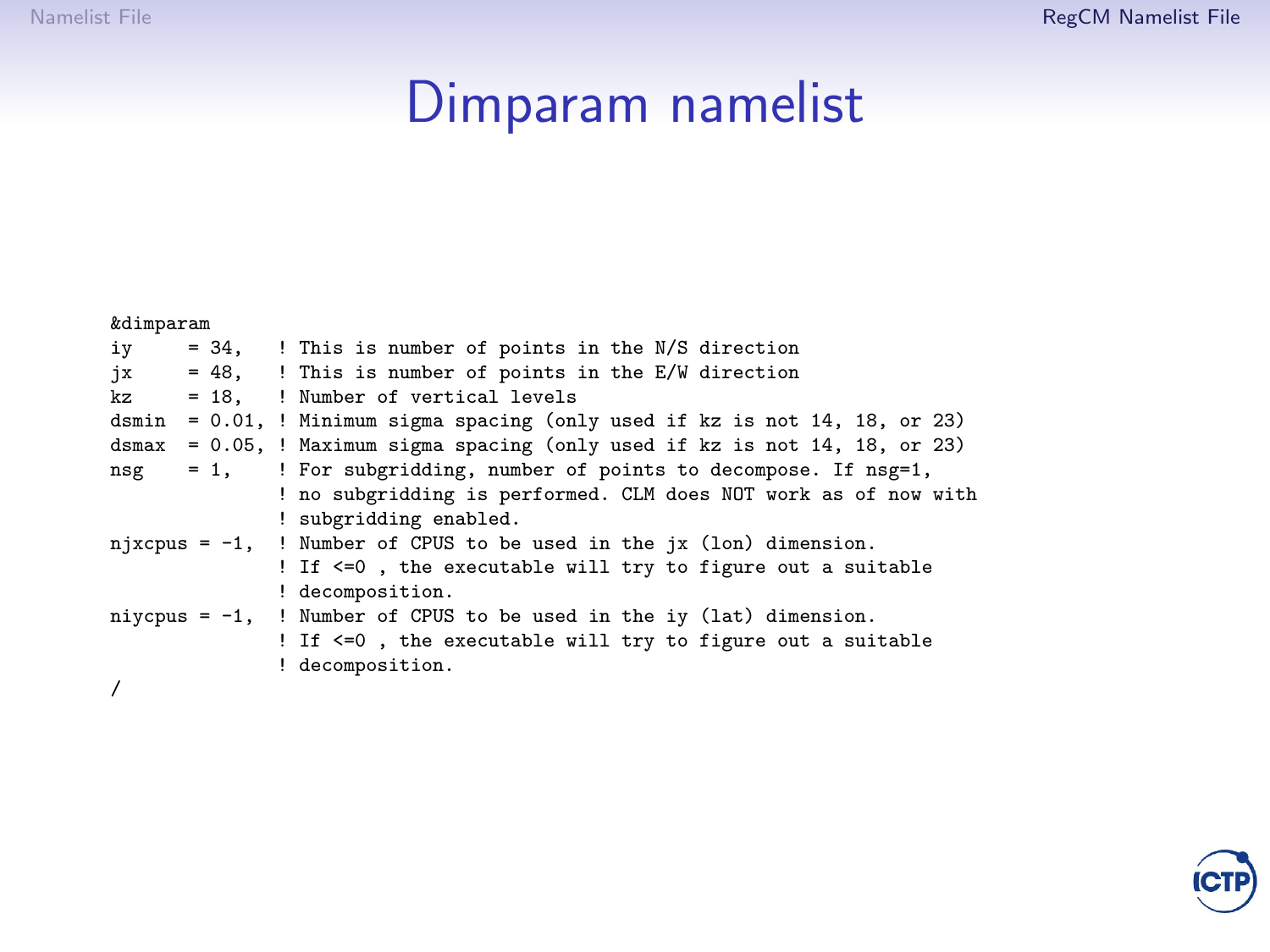# Geomparam namelist

| <i>&amp;geoparam</i> |                                                                           |
|----------------------|---------------------------------------------------------------------------|
|                      | iproj = 'LAMCON', ! Domain cartographic projection. Supported values are: |
|                      | ! 'LAMCON', Lambert conformal.                                            |
|                      | ! 'POLSTR', Polar stereographic.                                          |
|                      | ! 'NORMER', Normal Mercator.                                              |
|                      | ! 'ROTMER', Rotated Mercator.                                             |
| $ds = 60.0$ ,        | ! Grid point horizontal resolution in km                                  |
|                      | ptop = 5.0,<br>! Pressure of model top in cbar                            |
|                      | $clat = 45.39$ , ! Central latitude of model domain in degrees            |
|                      | ! North hemisphere is positive                                            |
| $clon = 13.48$ ,     | ! Central longitude of model domain in degrees                            |
|                      | ! West is negative.                                                       |
| $plat = 45.39,$      | ! Pole latitude (only for rotated Mercator Proj)                          |
|                      | plon = 13.48,    ! Pole longitude (only for rotated Mercator Proj)        |
|                      | truelatl = 30.0, ! Lambert true latitude (low latitude side)              |
|                      | truelath = 60, ! Lambert true latitude (high latitude side)               |
|                      | i_band = 0,<br>! Use this to enable a tropical band. In this case the ds, |
|                      | ! iproj, clat, clon parameters are not considered.                        |
|                      |                                                                           |

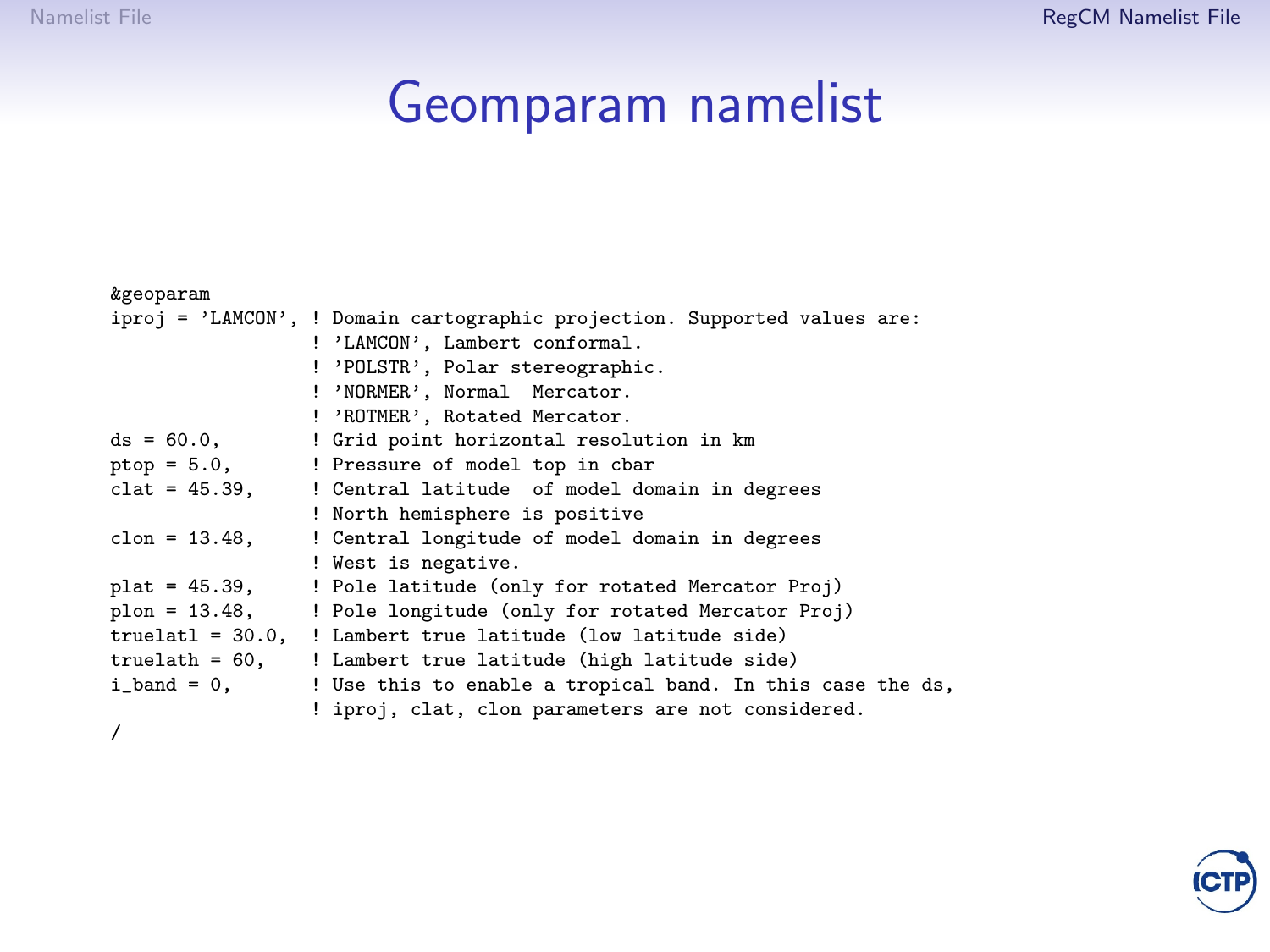# Terrainparam namelist

| <i>&amp;terrainparam</i>                         |                                                                              |
|--------------------------------------------------|------------------------------------------------------------------------------|
| $\text{domname} = 'AQWA',$                       | ! Name of the domain/experiment.                                             |
|                                                  | ! Controls naming of input files                                             |
| $s$ mthbdy = $.f$ alse.,                         | ! Smoothing Control flag                                                     |
|                                                  | ! true -> Perform extra smoothing in boundaries                              |
| lakedpth<br>$=$ .false.,                         | ! If using lakemod (see below), produce from                                 |
|                                                  | ! terrain program the domain bathymetry                                      |
| ltexture<br>$=$ .false.,                         | ! If using DUST tracers (see below), produce                                 |
|                                                  | I the domain soil texture dataset                                            |
| lsmoist<br>$=$ .false                            | ! Use Satellite Soil Moisture Dataset for                                    |
|                                                  | ! initialization of soil moisture.                                           |
| $fudge\_Ind = false.$                            | ! Fudging Control flag, for landuse of grid                                  |
| $fudge\_Ind_s = .false.,$                        | ! Fudging Control flag, for landuse of subgrid                               |
| $fudge\_tex = false.$                            | ! Fudging Control flag, for texture of grid                                  |
| $fudge\_tex_s = false.,$                         | ! Fudging Control flag, for texture of subgrid                               |
| $fudge\_lak = .false.,$                          | ! Fudging Control flag, for lake of grid                                     |
| $fudge\_lak_s = .false.,$                        | ! Fudging Control flag, for lake of subgrid                                  |
| $h2opt = 50.$ ,                                  | ! Surface min H2O percent to be considered water                             |
| $h2ohgt =$ .false.,                              | ! Allow water points to have hgt greater than 0                              |
| $ismthlev = 1$ ,                                 | ! How many times apply the 121 smoothing                                     |
| $\text{ditter}$ = 'input/',                      | ! Output directory for terrain files                                         |
| $\text{inputer} = \text{'global} \cdot \text{'}$ | ! Input directory for SURFACE dataset                                        |
|                                                  | moist_filename = 'moist.nc', ! Read initial moisture and snow from this file |
| $\prime$                                         |                                                                              |

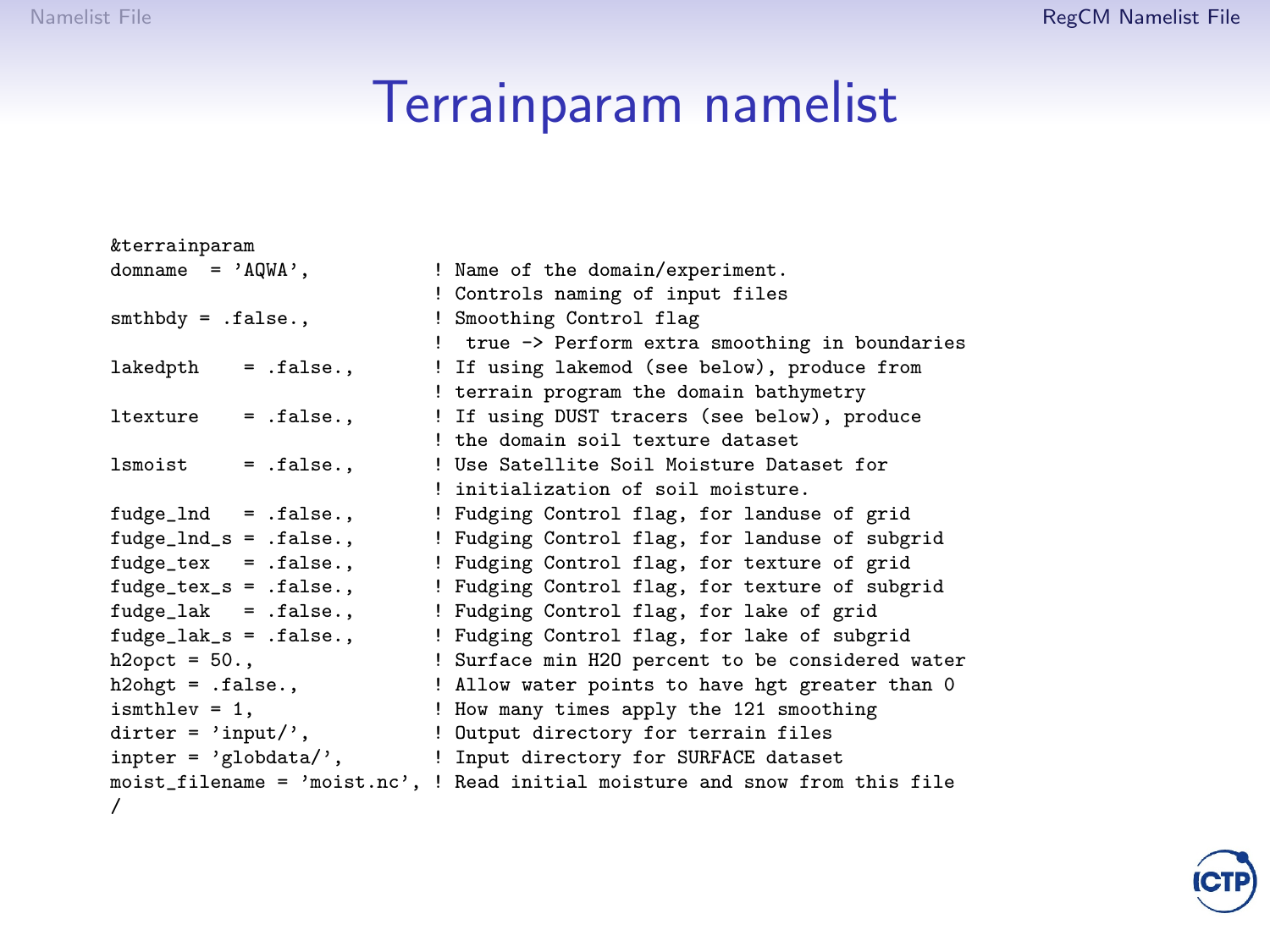# Globdatparam namelist

| &globdatparam                      |                                                           |
|------------------------------------|-----------------------------------------------------------|
| $ibdyfrq =$<br>6,                  | ! boundary condition interval (hours)                     |
| $ssttyp = '0I_WK',$                | ! Type of Sea Surface Temperature used                    |
|                                    | One in: GISST, OISST, OI2ST, OI_WK, OI2WK,                |
|                                    | FV_A2, FV_B2, EH5A2, EH5B1, EHA1B,                        |
|                                    | EIN75, EIN15, ERSST, ERSKT, CCSST,                        |
|                                    | CA_XX, HA_XX, EC_XX, IP_XX, GF_XX,                        |
|                                    | CN XX. MP XX                                              |
| $dattyp = 'EIN15',$                | ! Type of global analysis datasets used                   |
|                                    | One in: ECMWF, ERA40, EIN75, EIN15, EIN25,                |
|                                    | ERAHI, NNRP1, NNRP2, NRP2W, GFS11,                        |
|                                    | FVGCM, FNEST, EH5A2, EH5B1, EHA1B,                        |
|                                    | CCSMN, ECEXY, CA_XX, HA_XX, EC_XX,                        |
|                                    | IP_XX, GF_XX, CN_XX, MP_XX                                |
|                                    | ! with XX for CMIP5 datasets in 26, 45, 85                |
| chemtyp = $'MZ6HR'$ ,              | ! Type of Global Chemistry boundary conditions            |
|                                    | ! One in : MZ6HR, 6 hours MOZART output                   |
|                                    | : MZCLM, MOZART climatology 1999-2009                     |
| $gdate1 = 1990060100,$             | ! Start date for ICBC data generation                     |
| $gdate2 = 1990070100,$             | ! End data for ICBC data generation                       |
| $\text{calendar} = \text{'green'}$ | ! Calendar type : gregorian, noleap, 360_day              |
| $dirglob = 'input',$               | ! Path for ICBC produced input files                      |
| $inplob = 'globdata/',$            | ! Path for ICBC global input datasets.                    |
| $ensemble_run = false.$ ,          | ! If this is a member of a perturbed ensemble             |
|                                    | ! run. Activate random noise added to input               |
|                                    | ! ICBC controlled by the perturbparam stanza              |
|                                    | ! Look http://users.ictp.it/"pubregcm/RegCM4/globedat.htm |
|                                    | ! on how to download them.                                |
|                                    |                                                           |

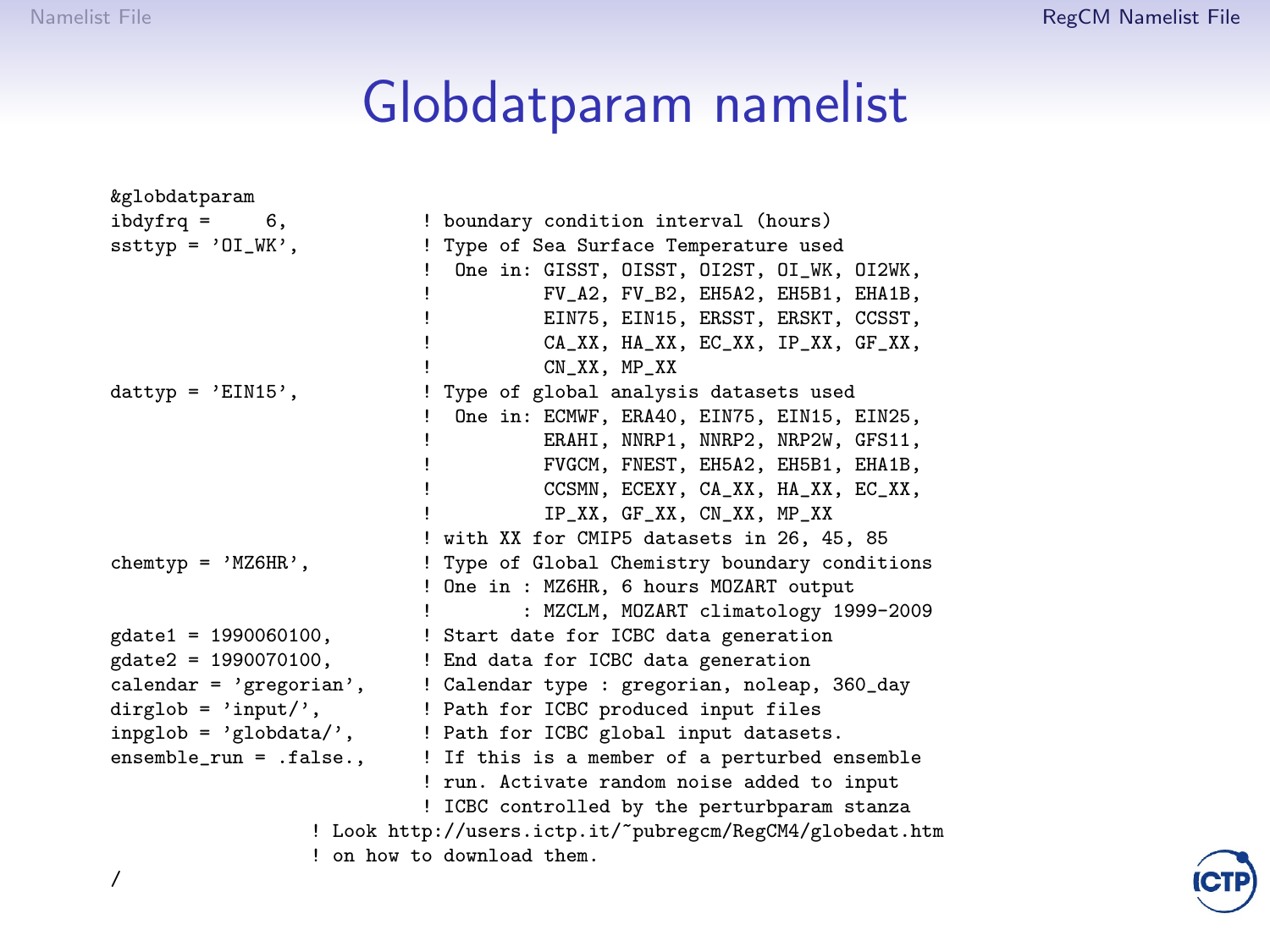# Timeparam namelists

| &timeparam |  |
|------------|--|
|------------|--|

|            |  |  | $dt = 150.,$ ! time step in seconds |                                                                       |
|------------|--|--|-------------------------------------|-----------------------------------------------------------------------|
| $dtrad =$  |  |  |                                     | 0., ! time interval solar radiation calculated (minutes)              |
| dtabem =   |  |  |                                     | 0., ! time interval absorption-emission calculated (hours)            |
| dtsrf =    |  |  |                                     | 0., ! time interval at which land model is called (seconds)           |
| $dt cum =$ |  |  |                                     | 0., ! time interval at which cumuls is called (seconds)               |
|            |  |  |                                     | dtche = 900., ! time interval at which chem model is called (seconds) |
| $\prime$   |  |  |                                     |                                                                       |

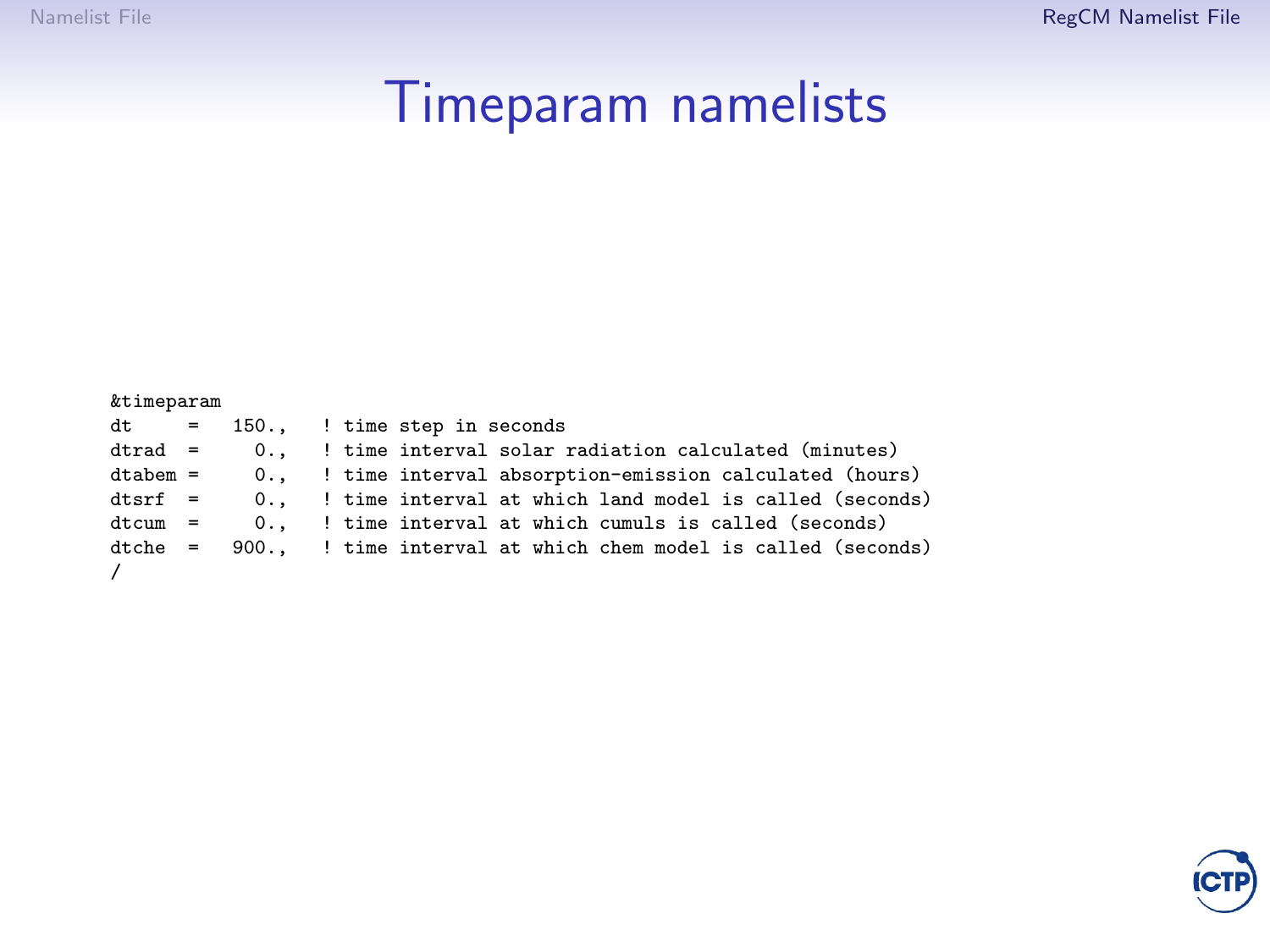#### Bounsaryparam namelist

&boundaryparam nspgx = 12, ! nspgx-1 represent the number of cross point slices on ! the boundary sponge or relaxation boundary conditions. nspgd = 12, ! nspgd-1 represent the number of dot point slices on ! the boundary sponge or relaxation boundary conditions. high\_nudge = 3.0D0, ! Nudge value high range medium\_nudge = 2.0D0, ! Nudge value medium range low\_nudge = 1.0D0 ! Nudge value low range /

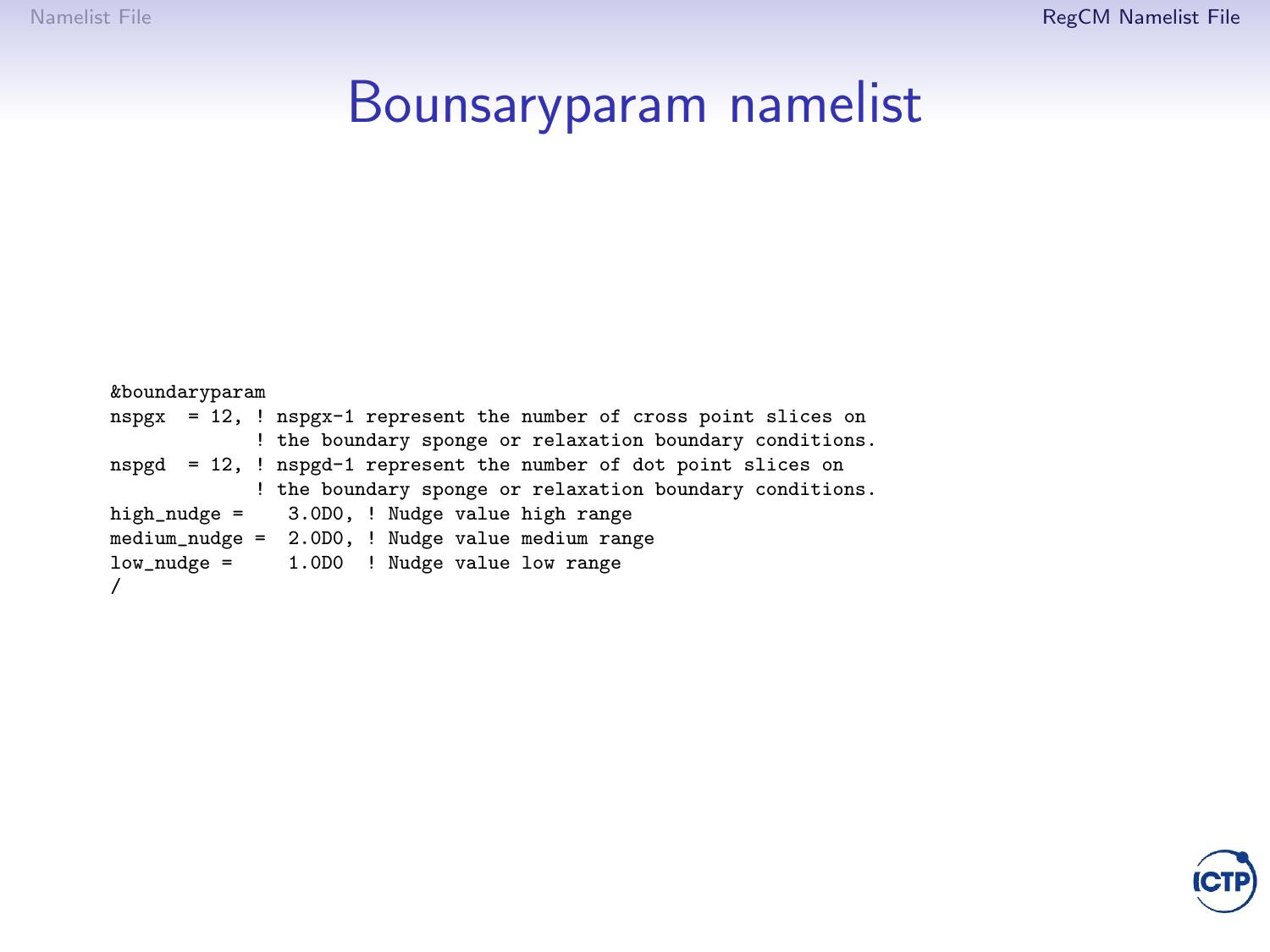&outparam

/

# Outparam namelist

| woutparam                                      |                                                                         |
|------------------------------------------------|-------------------------------------------------------------------------|
| ifsave = .true.,                               | ! Create SAV files for restart                                          |
| $savfrq = 0.,$                                 | ! Frequency in hours to create them (0 = monthly)                       |
| ifatm = .true.,                                | ! Output ATM ?                                                          |
| $atmfrq =$<br>6.                               | ! Frequency in hours to write to ATM                                    |
| ifrad<br>$= .true.$                            | ! Output RAD ?                                                          |
| $radfrq = 6.,$                                 | ! Frequency in hours to write to RAD                                    |
| ifsts = .true.,                                | ! Output STS (frequence is daily) ?                                     |
| $ifsrf = true.$ .                              | ! Output SRF ?                                                          |
| $\text{srffrq}$ =<br>3.1                       | ! Frequency in hours to write to SRF                                    |
| if $sub = .true.$ ,                            | ! Output SUB ?                                                          |
| $\text{subfrq} = 6.,$                          | ! Frequency in hours to write to SUB                                    |
| $iflak = .true.,$                              | ! Output LAK ?                                                          |
| $lakfrq =$<br>6.1                              | ! Frequency in hours to write to LAK                                    |
| $ifchem = true.$                               | ! Output CHE ?                                                          |
| ifopt $=$ .false.,                             | ! Output OPT ?                                                          |
| chemfrq = $6.,$                                | ! Frequency in hours to write to CHE                                    |
|                                                | enable_atm_vars = 67*.true., ! Mask to eventually disable variables ATM |
|                                                | enable_srf_vars = 35*.true., ! Mask to eventually disable variables SRF |
|                                                | enable_rad_vars = 25*.true., ! Mask to eventually disable variables RAD |
|                                                | enable_sub_vars = 18*.true., ! Mask to eventually disable variables SUB |
|                                                | enable_sts_vars = 18*.true., ! Mask to eventually disable variables STS |
|                                                | enable_lak_vars = 18*.true., ! Mask to eventually disable variables LAK |
|                                                | enable_opt_vars = 19*.true., ! Mask to eventually disable variables OPT |
|                                                | enable_che_vars = 26*.true., ! Mask to eventually disable variables CHE |
| $\text{divout} = \text{'}. / \text{output'}$ , | ! Path where all output will be placed                                  |
| $lsync = false.$                               | ! If sync of output files at every timestep is                          |
|                                                | ! requested. Note, it has a performance impact.                         |
|                                                | ! Enabled by default if debug_level > 2                                 |
| idiag = $0$ ,                                  | ! Enable tendency diagnostic output in the ATM                          |
|                                                | ! file. NOTE: output file gets HUGE.                                    |

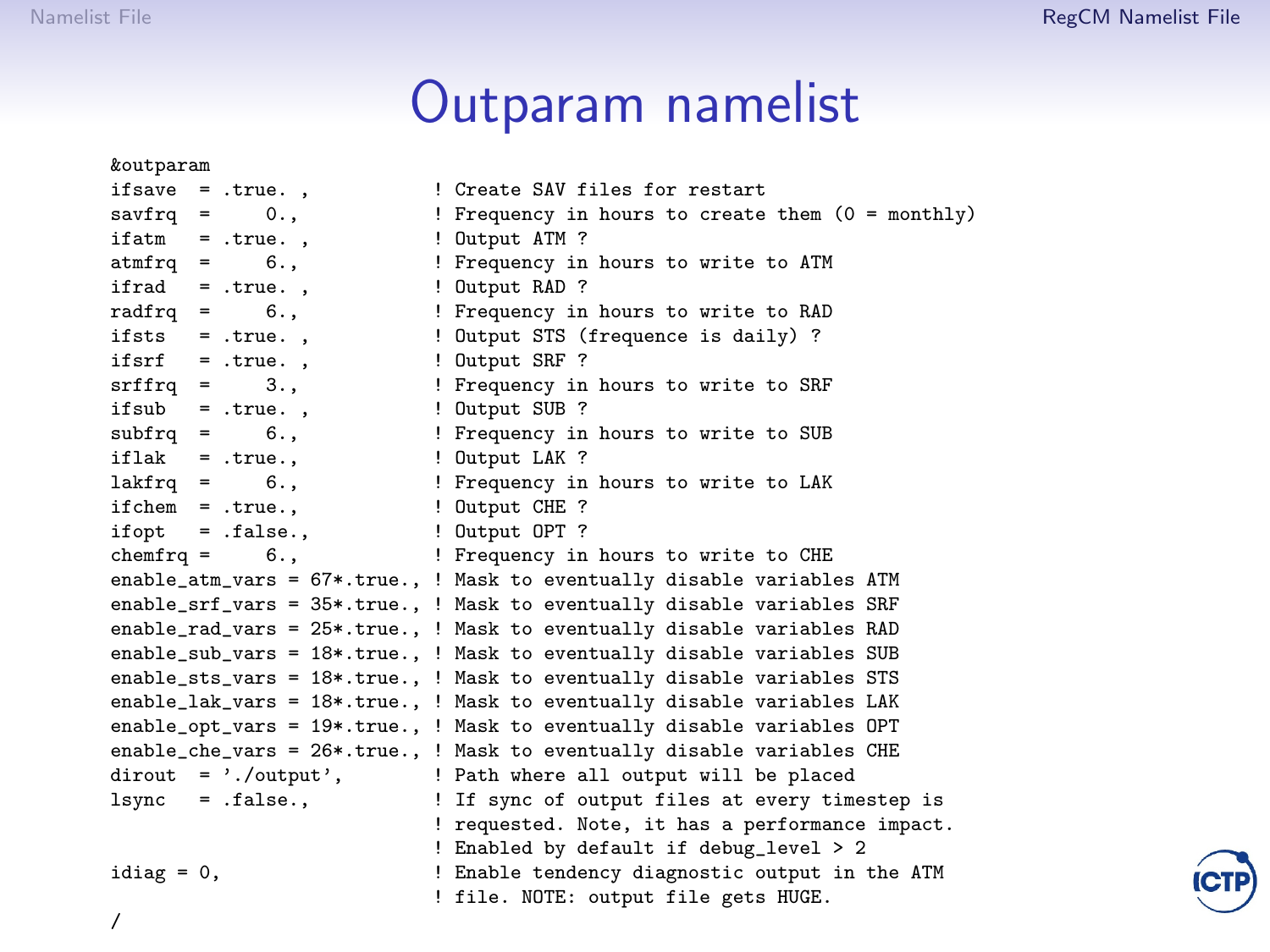# Physics namelist(I)

| <i>&amp;physicsparam</i> |    |   |                                                   |
|--------------------------|----|---|---------------------------------------------------|
| iboudy<br>$=$            | 5, |   | ! Lateral Boundary conditions scheme              |
|                          |    |   | $0 \Rightarrow$ Fixed                             |
|                          |    |   | 1 => Relaxation, linear technique.                |
|                          |    |   | $2$ => Time-dependent                             |
|                          |    |   | $3$ => Time and inflow/outflow dependent.         |
|                          |    |   | 4 => Sponge (Perkey & Kreitzberg, MWR 1976)       |
|                          |    |   | 5 => Relaxation, exponential technique.           |
| $is1$ advec =            | 0. |   | ! Semilagrangian advection scheme for tracers and |
|                          |    |   | ! humidity                                        |
|                          |    |   | $0 \Rightarrow$ Disabled                          |
|                          |    |   | 1 => Enable Semi Lagrangian Scheme                |
| ibltyp<br>$=$            | 1. |   | ! Boundary layer scheme                           |
|                          |    |   | $0 \Rightarrow$ Frictionless                      |
|                          |    |   | 1 => Holtslag PBL (Holtslag, 1990)                |
|                          |    |   | 2 => UW PBL (Bretherton and McCaa, 2004)          |
| $icup\_Ind =$            |    |   | 4. ! Cumulus convection scheme Over Land          |
| $icup\_ocn =$            |    |   | 4. ! Cumulus convection scheme Over Icean         |
|                          |    |   | $1 \Rightarrow$ Kuo                               |
|                          |    |   | $2 \Rightarrow$ Grell                             |
|                          |    |   | 3 => Betts-Miller (1986) DOES NOT WORK !!!        |
|                          |    | u | 4 => Emanuel (1991)                               |
|                          |    |   | $5 \Rightarrow$ Tiedtke (1996)                    |
|                          |    |   | 6 => Kain-Fritsch (1990), Kain (2004)             |
| igcc<br>$\equiv$         | 1. |   | ! Grell Scheme Cumulus closure scheme             |
|                          |    | u | $1 \Rightarrow$ Arakawa & Schubert (1974)         |
|                          |    |   | $2 \Rightarrow$ Fritsch & Chappell (1980)         |
| ipptls<br>=              | 2, |   | ! Moisture scheme                                 |
|                          |    |   | 1 => Explicit moisture (SUBEX; Pal et al 2000)    |
|                          |    |   | 2 => Explicit moisture Nogherotto/Tompkins        |

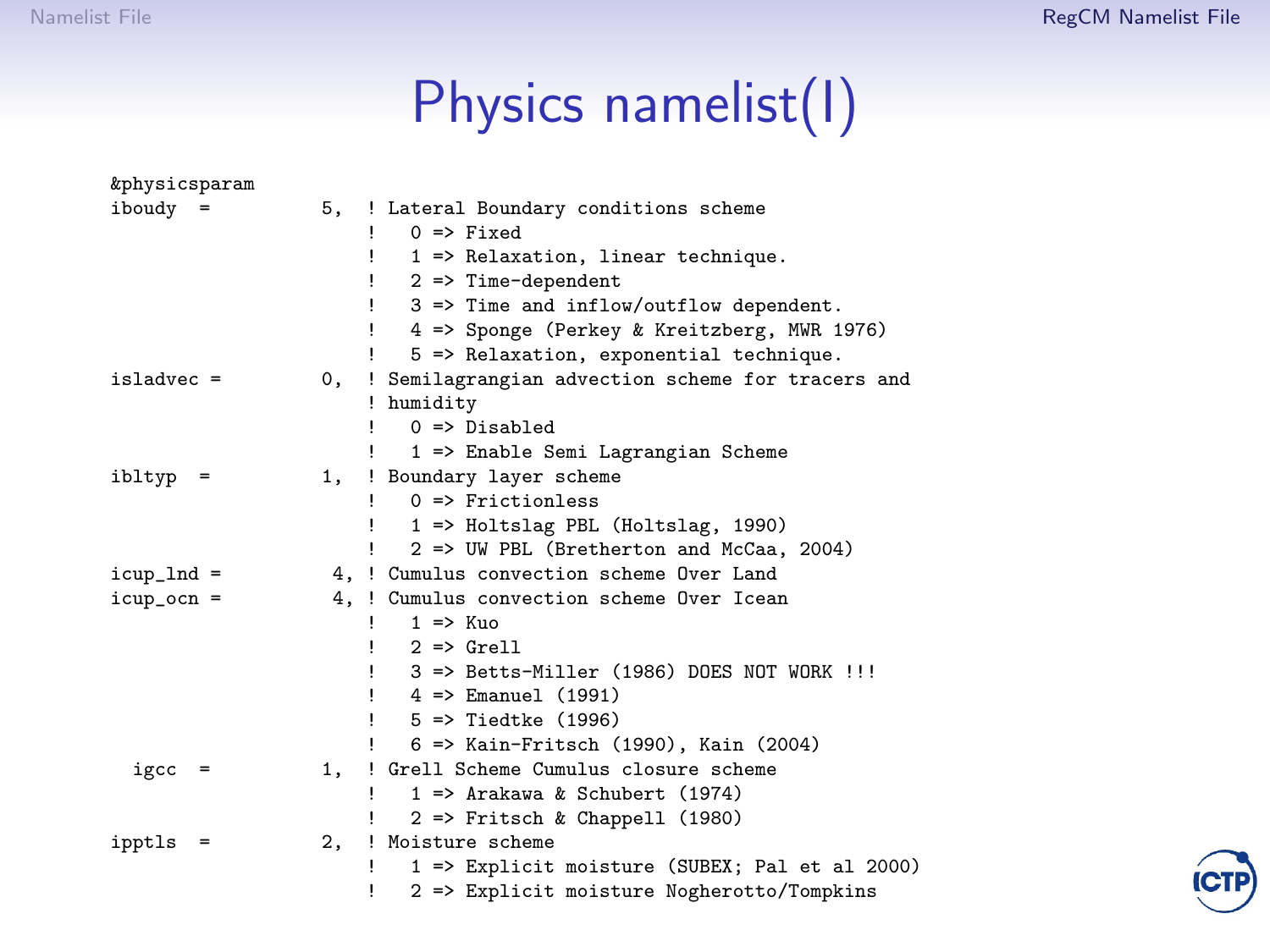# Physics namelist(II)

| $iocnflx =$   |     |    | 2. ! Ocean Flux scheme                               |
|---------------|-----|----|------------------------------------------------------|
|               |     |    | 1 => Use BATS1e Monin-Obukhov                        |
|               |     |    | 2 => Zeng et al (1998)                               |
|               |     |    | 3 => Coare bulk flux algorithm (snowice),            |
|               |     |    | only activated with coupling                         |
| $icumcloud =$ |     |    | 2. ! Use different models for cumulus clouds         |
| $iocncp1 =$   |     |    | 0, ! Activates RegCM-ROMS coupled model              |
|               |     |    | $0 \Rightarrow no coupling$                          |
|               |     |    | $1 \Rightarrow$ coupling activated                   |
| $i$ wavcpl =  |     |    | 0, ! Activates Wave coupled model                    |
|               |     |    | $0 \Rightarrow no coupling$                          |
|               |     |    | $1 \Rightarrow$ coupling activated                   |
| $iocnrough =$ |     |    | 1, ! Zeng Ocean model roughness formula to use.      |
|               |     |    | $1$ => $(0.0065*ustar*ustar)/egrav$                  |
|               |     |    | $2$ => $(0.013*ustar*ustar)/egrav + 0.11*visa/ustar$ |
| ipgf          | $=$ |    | 0, ! Pressure gradient force scheme                  |
|               |     |    | $0 \Rightarrow$ Use full fields                      |
|               |     |    | 1 => Hydrostatic deduction with pert. temperature    |
| iemiss        |     |    | 0, ! Use computed long wave emissivity               |
| $lakemod =$   |     | 0. | ! Use lake model                                     |

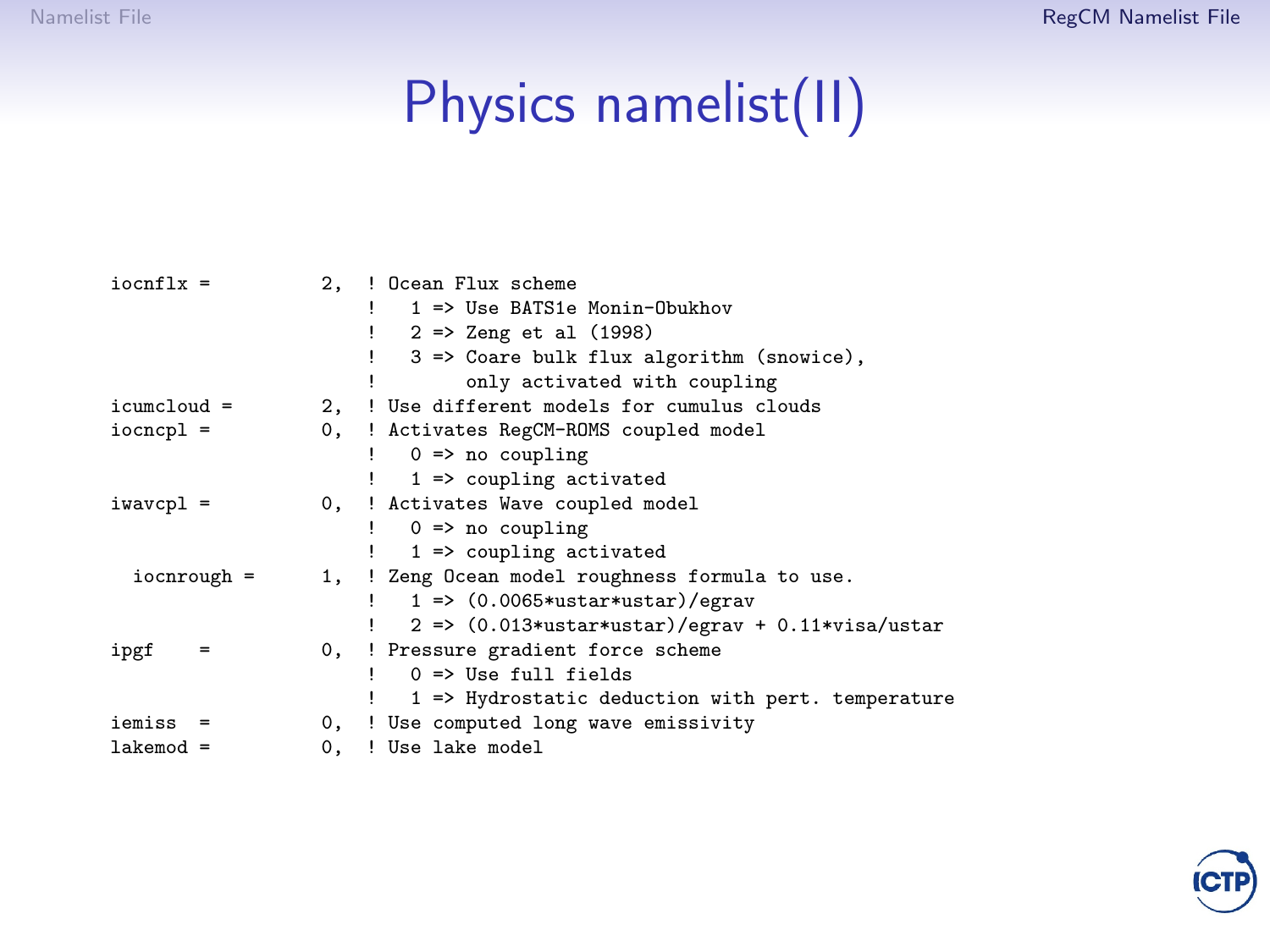# Physics namelist(III)

| ichem<br>$\equiv$ |  | 0. ! Use active aerosol chemical model                     |
|-------------------|--|------------------------------------------------------------|
| $scenario =$      |  | 'A1B', ! IPCC Scenario to use in A1B, A2, B1, B2           |
|                   |  | ! RCP Scenario in RCP3PD, RCP4.5, RCP6, RCP8.5             |
| $idcost =$        |  | 0, ! Use diurnal cycle sst scheme                          |
| $iseaice =$       |  | 0. ! Model seaice effects                                  |
| $idesseas =$      |  | 0, ! Model desert seasonal albedo variability              |
| $icony1wp =$      |  | 0, ! Use convective algo for lwp in the large-scale        |
| $icldfrac =$      |  | 1, ! Cloud fraction algorithm                              |
|                   |  | ! 0 : Original SUBEX                                       |
|                   |  | ! 1 : Xu-Randall empirical                                 |
| irrtm<br>$\equiv$ |  | 0, ! Use RRTM radiation scheme instead of CCSM             |
| $iclima03 =$      |  | 0. ! Use 03 climatic dataset from SPARC CMIP5              |
| $isolconst =$     |  | 1, ! Use a constant 1367 $W/m^2$ instead of the prescribed |
|                   |  | ! TSI recommended CMIP5 solar forcing data.                |
| $islab\_ocean =$  |  | 0. ! Activate the SLAB ocean model                         |
| $itweak =$        |  | 0, ! Tweak parameter. Enables modifications in tweakparam. |
|                   |  |                                                            |

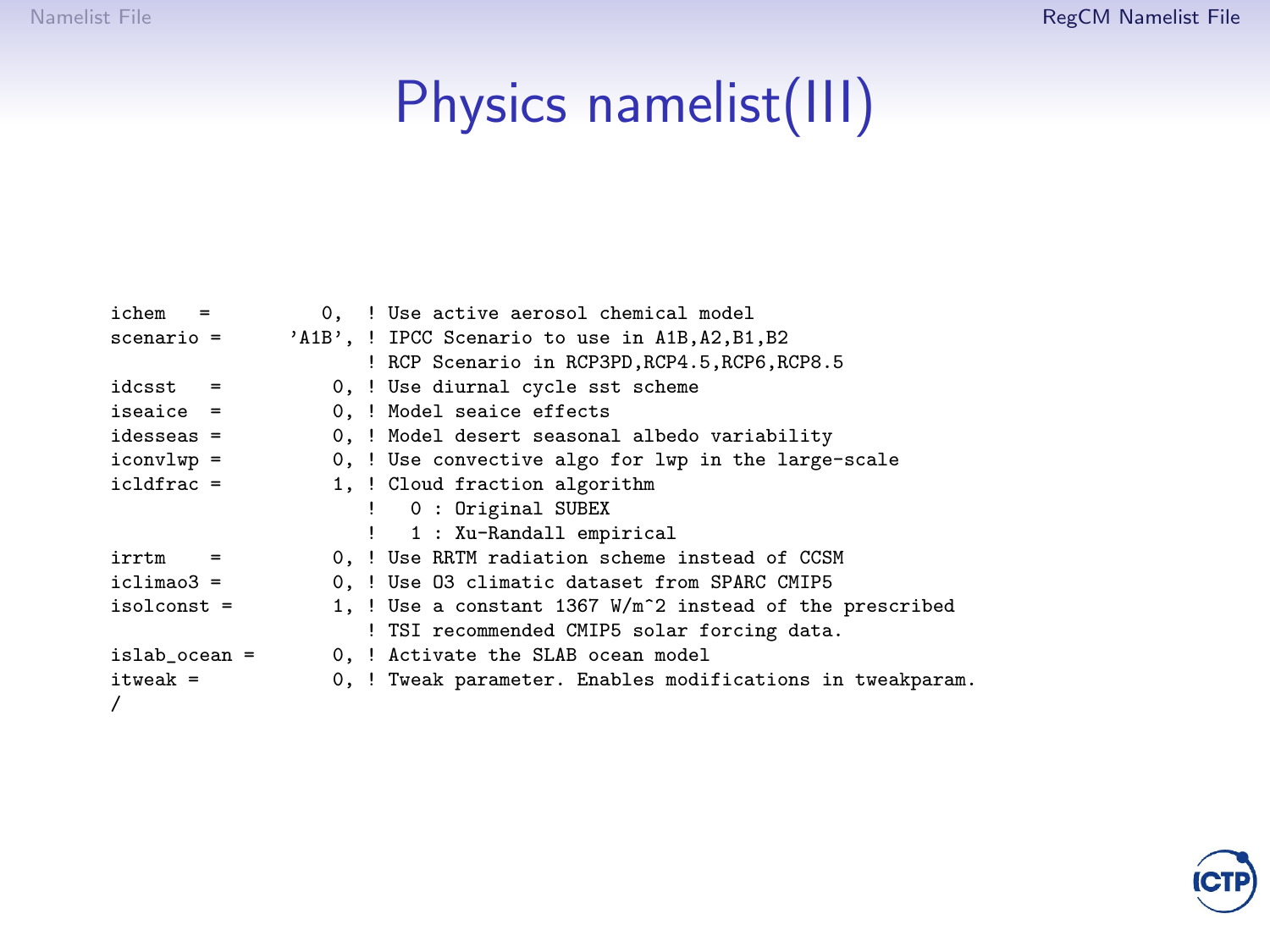### SUBEX namelist

| <i>ksubexparam</i> |                   |  |                                                               |
|--------------------|-------------------|--|---------------------------------------------------------------|
| ncld               | $=$               |  | 1, ! # of bottom model levels with no clouds                  |
| $qck1land =$       |                   |  | .250E-03, ! Autoconversion Rate for Land                      |
| gck1oce            | $\equiv$          |  | .250E-03. ! Autoconversion Rate for Ocean                     |
| $gulland =$        |                   |  | 0.4, ! Fract of Gultepe eqn (qcth) when precip occurs         |
| guloce             | $=$               |  | 0.4, ! Fract of Gultepe eqn (qcth) for ocean                  |
| rhmax              | $=$               |  | $1.01.$ ! RH at whicn $FCC = 1.0$                             |
| rh0oce             | $\qquad \qquad =$ |  | 0.90, ! Relative humidity threshold for ocean                 |
| $rhO1$ and $=$     |                   |  | 0.80, ! Relative humidity threshold for land                  |
| t.c0               | $=$               |  | 238.0, ! Below this temperature, rh0 begins to approach unity |
| cevaplnd           | $=$               |  | .100E-02, ! Raindrop evap rate coef $[[(kg m-2 s-1)-1/2]/s]$  |
| cevapoce           | $=$               |  | .100E-02, ! Raindrop evap rate coef $[$ [(kg m-2 s-1)-1/2]/s] |
| caccrlnd           | $\equiv$          |  | 3.000, ! Raindrop accretion rate [m3/kg/s]                    |
| caccroce           | $=$               |  | 3.000, ! Raindrop accretion rate [m3/kg/s]                    |
| cllwcy             | $=$               |  | 0.3E-3, ! Cloud liquid water content for convective precip.   |
| $clfrcmax =$       |                   |  | 1.00, ! Max cloud fractional cover for convective precip.     |
| $cftotmax =$       |                   |  | 0.75. ! Max total cover cloud fraction for radiation          |
| conf               | $=$               |  | 1.0D0, ! Condensation threshold                               |
|                    |                   |  |                                                               |

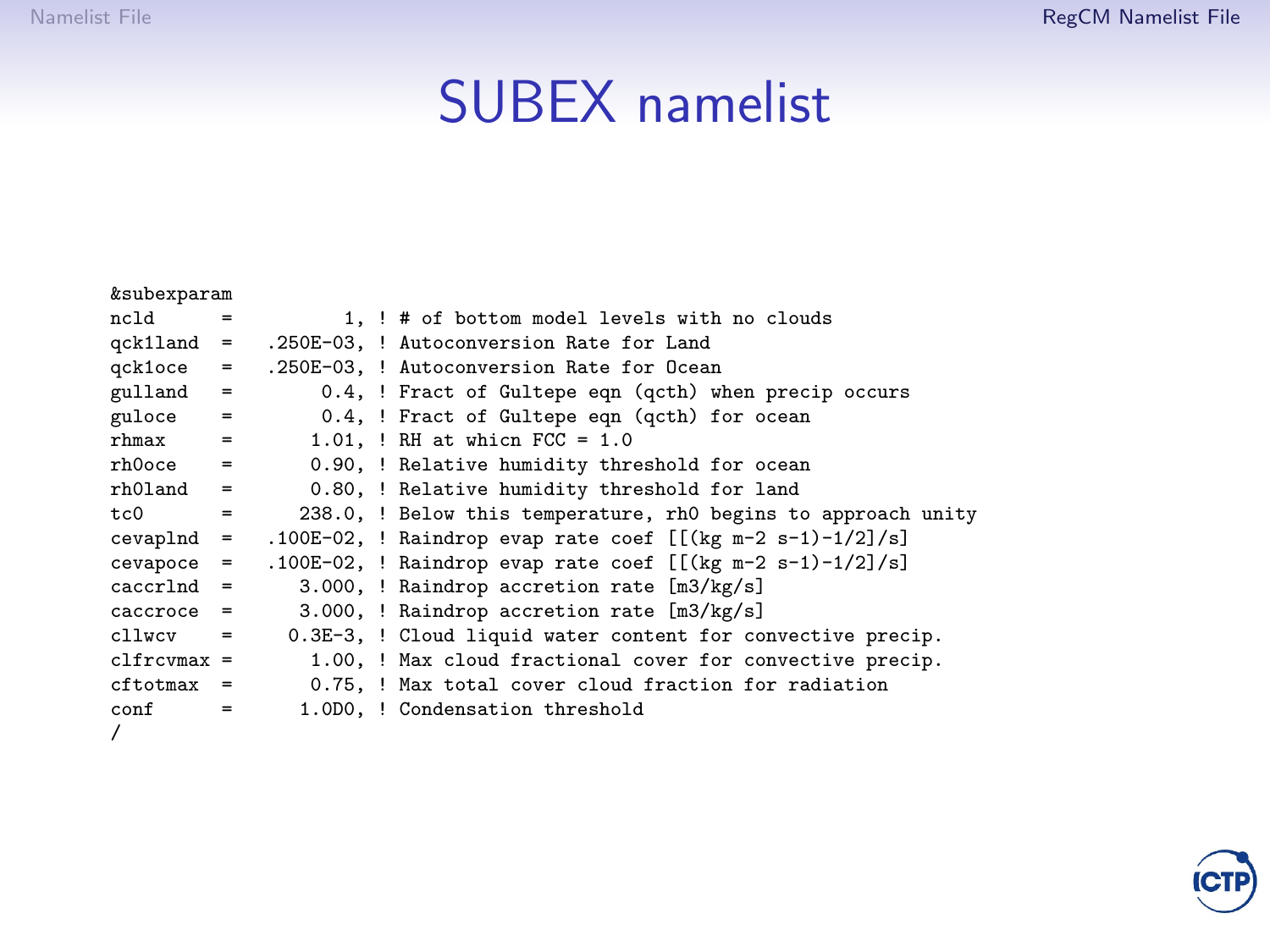## Micro namelist

| <i>kmicroparam</i>           |                                                                         |
|------------------------------|-------------------------------------------------------------------------|
| $budget\_compute = .false.,$ | ! Verify enthalpy and moisture conservation                             |
| $nssopt = 1$ ,               | ! Supersaturation Computation                                           |
|                              | $\log 0$ => No scheme                                                   |
|                              | $! 1$ => Tompkins                                                       |
|                              | ! 2 => Lohmann and Karcher                                              |
|                              | $! 3 =$ Gierens                                                         |
| kautocony = $4$ .            | Choose the autoconversion paramaterization<br>I.                        |
|                              | $!$ => 1 Klein & Pincus (2000)                                          |
|                              | ! => 2 Khairoutdinov and Kogan (2000)                                   |
|                              | $! \Rightarrow 3$ Kessler (1969)                                        |
|                              | $!$ => 4 Sundqvist                                                      |
| $ksemi = 1.0D0,$             | ! Implicit/Explicit control                                             |
|                              | ! NOT ACTIVATED YET - IT DOES NOT WORK!                                 |
|                              | ! ksemi == 0 => scheme is fully explicit                                |
|                              | ! ksemi == 1 => scheme is fully implicit                                |
|                              | ! 0 <ksemi<1 ==""> scheme is semi-implicit</ksemi<1>                    |
| $vqxr = 4.0D0,$              | ! Rain fall speed (default is 4 m/s)                                    |
| $vqxi = 0.15D0$ ,            | ! Ice fall speed (default is 0.15 m/s)                                  |
| $vqxs = 1.0D0$ ,             | ! Snow fall speed (default is 1 m/s)                                    |
|                              | zauto_rate_khair = 0.355D0,! Autoconversion coefficient for kautoconv=2 |
|                              | zauto_rate_kess1 = 1.D-3, ! Autoconversion coefficient for kautoconv=3  |
|                              | zauto_rate_klepi = 0.5D-3, ! Autoconversion coefficient for kautoconv=1 |
| $rkconv = 1.666D-4$ ,        | ! Autoconversion coefficient for kautoconv=4                            |
| $r$ covpmin = $0.1D0$ ,      | ! Minimum precipitation coverage                                        |
| $recons = 5.547D-5$ ,        | ! Evaporation constant Kessler                                          |
| 7                            |                                                                         |

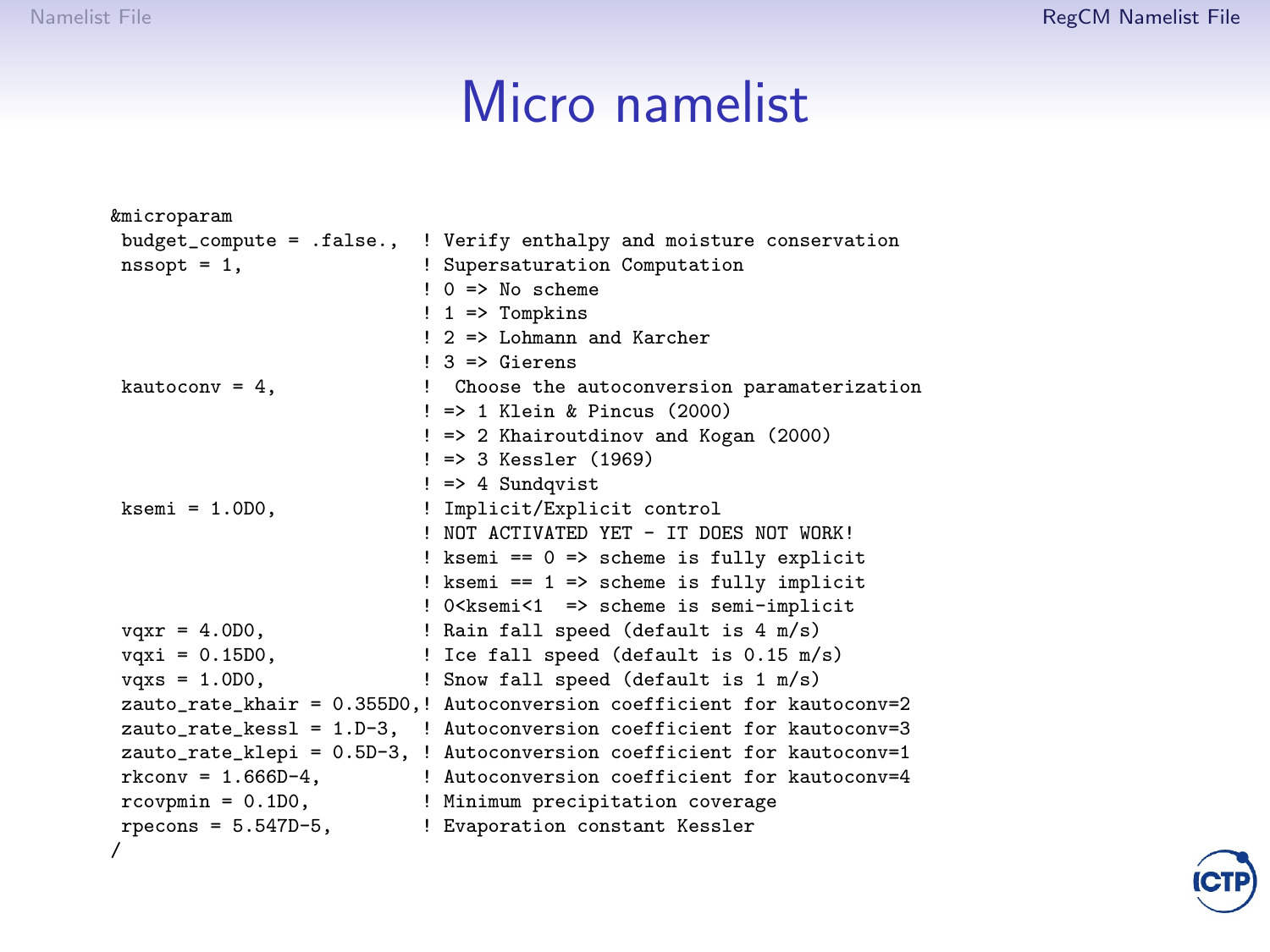# Grell namelist

| <i>&amp;grellparam</i>    |                                                                |
|---------------------------|----------------------------------------------------------------|
| $gcr0 = 0.002$ ,          | ! Conversion rate from cloud to rain                           |
| $shrmin = 0.25$ ,         | ! Minimum Shear effect on precip eff.                          |
|                           | shrmax = 0.50, ! Maximum Shear effect on precip eff.           |
|                           | edtmin = 0.25,   Minimum Precipitation Efficiency              |
| $edtmax = 0.50$ ,         | ! Maximum Precipitation Efficiency                             |
| $edtmino = 0.25$ ,        | ! Minimum Precipitation Efficiency (o var)                     |
| $edtmaxo = 0.50$ .        | ! Maximum Precipitation Efficiency (o var)                     |
| $edtminx = 0.25$ ,        | ! Minimum Precipitation Efficiency (x var)                     |
| $edtmax = 0.50$ ,         | ! Maximum Precipitation Efficiency (x var)                     |
| $shrmin\_ocn = 0.25$ ,    | ! Minimum Shear effect on precip eff. OCEAN points             |
| $shrmax\_ocn = 0.50$ ,    | ! Maximum Shear effect on precip eff.                          |
| $edtmin\_ocn = 0.25$ ,    | ! Minimum Precipitation Efficiency                             |
| $edtmax\_ocn = 0.50$ ,    | ! Maximum Precipitation Efficiency                             |
|                           | edtmino_ocn = 0.25, ! Minimum Precipitation Efficiency (o var) |
| $edtmaxo_{-}ocn = 0.50$ , | ! Maximum Precipitation Efficiency (o var)                     |
| $edtninx_{con} = 0.25$ ,  | ! Minimum Precipitation Efficiency (x var)                     |
| $edthaxx\_{ocn} = 0.50$ , | ! Maximum Precipitation Efficiency (x var)                     |
| $pbcmax = 150.0$ ,        | ! Max depth (mb) of stable layer b/twn LCL & LFC               |
| $minc1d = 150.0$ ,        | ! Min cloud depth (mb).                                        |
|                           | htmin = $-250.0$ , $\qquad$ ! Min convective heating           |
|                           | htmax = 500.0, ! Max convective heating                        |
|                           | skbmax = 0.4, ! Max cloud base height in sigma                 |
| $dtauc = 30.0,$           | ! Fritsch & Chappell (1980) ABE Removal Timescale (min)        |
| 7                         |                                                                |

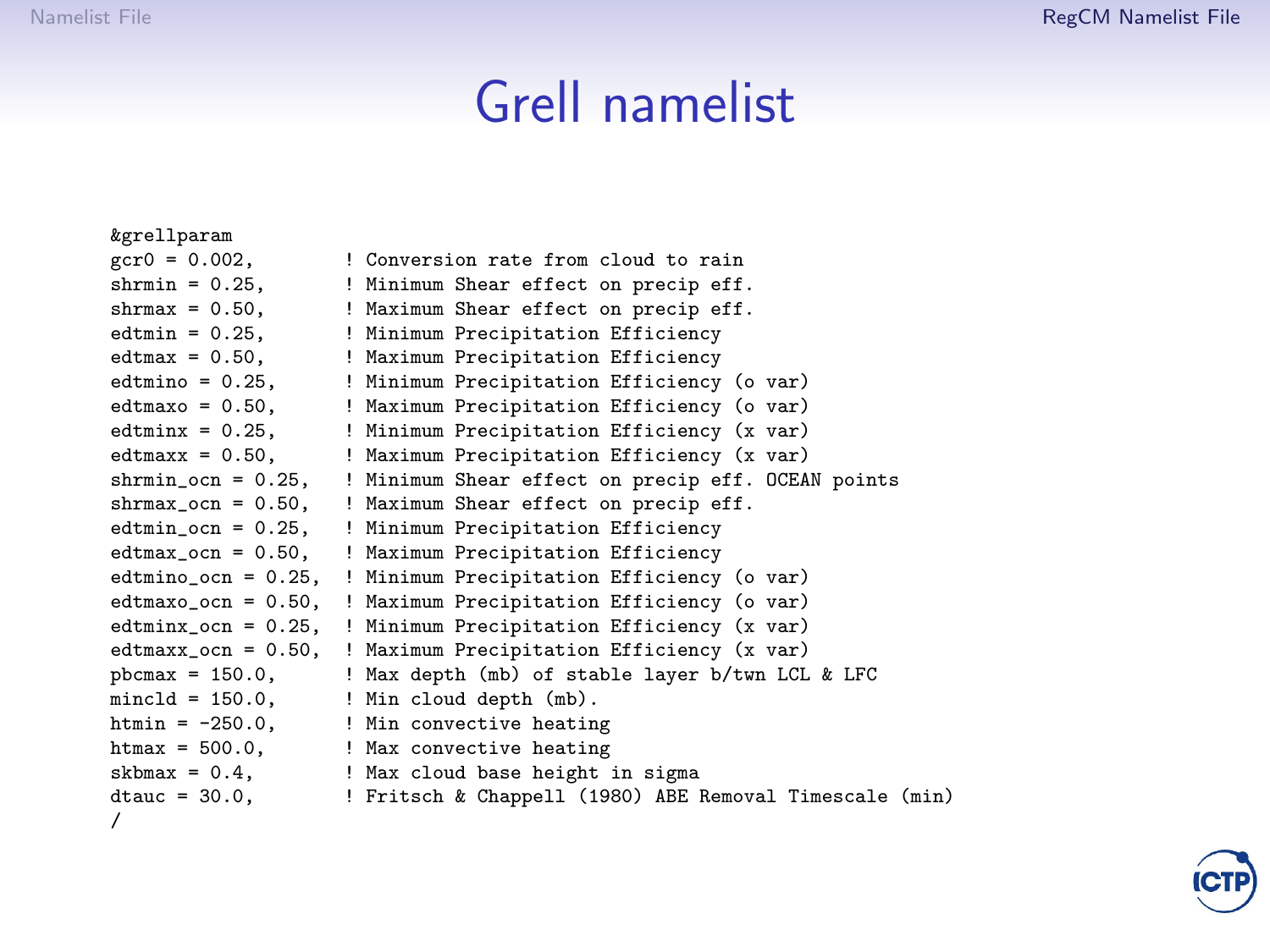#### MIT namelist

```
&emanparam<br>minsig = 0.95,
                            ! Lowest sigma level from which convection can originate
elcrit_ocn = 0.0011, ! Autoconversion threshold water content (g/g) over ocean
elcrit_lnd = 0.0011, ! Autoconversion threshold water content (g/g) over land tlcrit = -55.0. <br>tlcrit = -55.0. <br>Pelow tlcrit auto-conversion threshold is zero
tlcrit = -55.0, <br>entp = 1.5. (Coefficient of mixing in the entrainment formul
entp = 1.5, <br>
Sigd = 0.05, <br>
<br>
Practional area covered by unsaturated dndraft
sigd = 0.05, ! Fractional area covered by unsaturated dndraft
sigs = 0.12, \qquad ! Fraction of precipitation falling outside of cloud omtrain = 50.0. \qquad ! Fall speed of rain (Pa/s)
                            ! Fall speed of rain (Pa/s)
omtsnow = 5.5, ! Fall speed of snow (Pa/s)<br>coeffr = 1.0. ! Coefficient governing the
coeffr = 1.0, ! Coefficient governing the rate of rain evaporation<br>coeffs = 0.8, <br> 9. Coefficient governing the rate of snow evaporation
coeffs = 0.8, <br>cu = 0.7. <br>Coefficient governing convective momentum transport
cu = 0.7, <br>betae = 10.0, <br> ! Controls downdraft velocity scale
betae = 10.0, ! Controls downdraft velocity scale
dtmax = 0.9, <br>alphae = 0.2, <br> 9 Controls the approach rate to quasi-equilibrium
                            ! Controls the approach rate to quasi-equilibrium
damp = 0.1, \qquad ! Controls the approach rate to quasi-equilibrium epmax ocn = 0.999. I Maximum precipitation efficiency (ocean)
epmax_ocn = 0.999, ! Maximum precipitation efficiency (ocean)<br>epmax lnd = 0.999. ! Maximum precipitation efficiency (land)
                            ! Maximum precipitation efficiency (land)
/
```
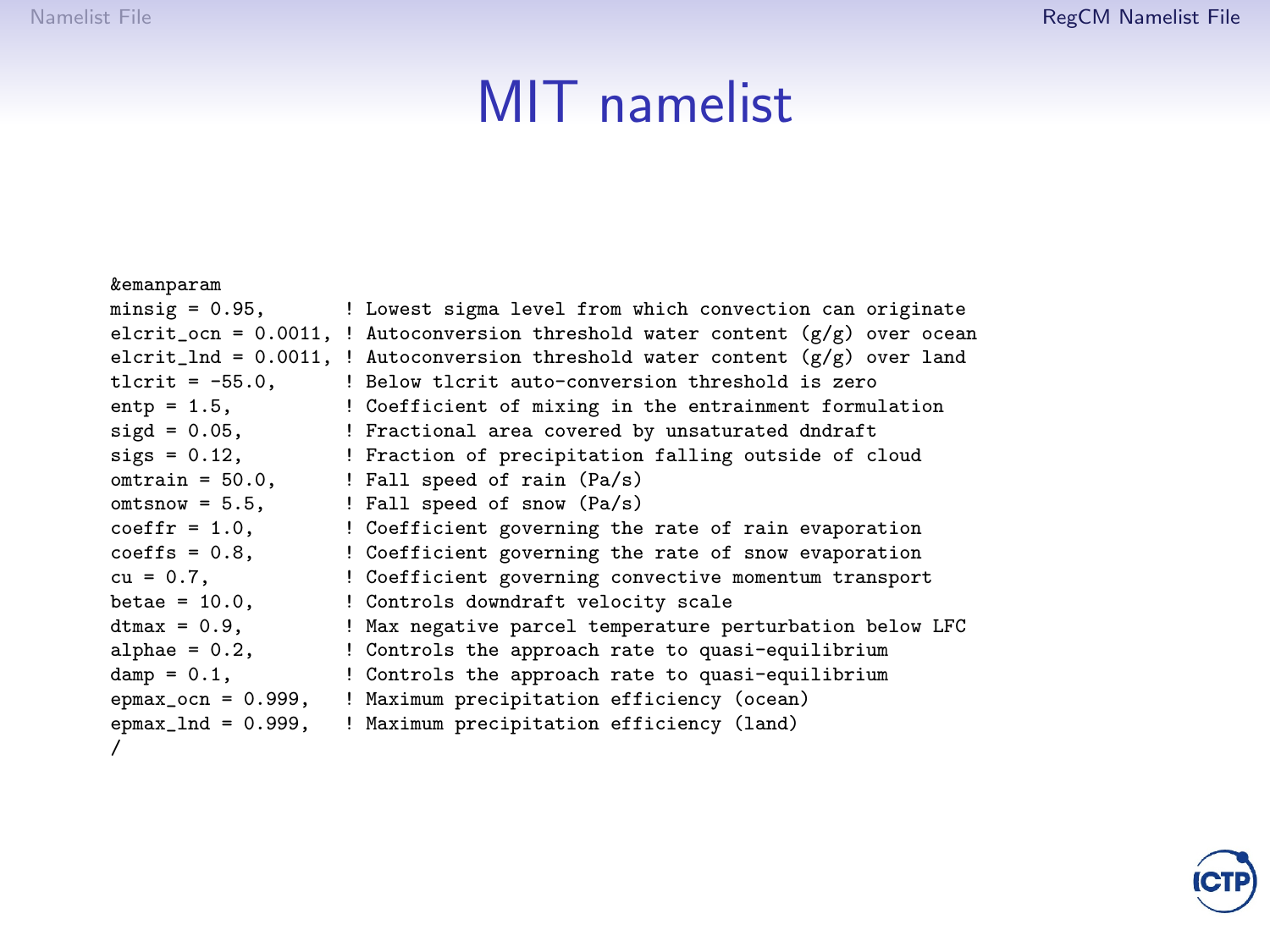#### Tiedtke namelist

&tiedtkeparam  $i$ conv = 4,  $\qquad$  ! Actual used scheme.<br>entrmax = 1.75D-3. ! Max entrainment ico entrmax =  $1.75D-3$ ,  $\qquad$ ! Max entrainment iconv= $[1,2,3]$ <br>entrdd =  $3.0D-4$ .  $\qquad$ ! Entrainment rate for cumulus entrdd = 3.0D-4, ! Entrainment rate for cumulus downdrafts<br>entrpen = 1.75D-3, ! Entrainment rate for penetrative convec entrpen = 1.75D-3, ! Entrainment rate for penetrative convection<br>entrscy = 3.0D-4. ! Entrainment rate for shallow convection ico entrscv =  $3.0D-4$ , ! Entrainment rate for shallow convection iconv= $[1,2,3]$ <br>entrmid =  $1.0D-4$ . ! Entrainment rate for midlevel convection iconv= $[1,2,3]$ entrmid = 1.0D-4, <br>  $\therefore$  Percon = 1.0D-4, <br>  $\therefore$  Coefficient for determining conversion iconv=[1,2,3] cprcon =  $1.0D-4$ , <br>detroen = 0.75D-4. ! Detrainment rate for penetrative convection iconv=4 detrpen = 0.75D-4, ! Detrainment rate for penetrative convection iconv=4<br>entshalp = 2.0D0, ! shallow entrainment factor for entrorg iconv=4 ! shallow entrainment factor for entrorg iconv=4 rcuc\_lnd = 0.05D0, ! Convective cloud cover for rain evporation iconv=4<br>rcuc ocn = 0.05D0, ! Convective cloud cover for rain evporation iconv=4 ! Convective cloud cover for rain evporation iconv=4 rcpec\_lnd = 5.55D-5, ! Coefficient for rain evaporation below cloud iconv=4 rcpec\_ocn = 5.55D-5, ! Coefficient for rain evaporation below cloud iconv=4 rhebc\_lnd = 0.7D0, ! Critical rh below cloud for evaporation iconv=4<br>rhebc ocn = 0.9D0, ! Critical rh below cloud for evaporation iconv=4 rhebc\_ocn = 0.9D0, ! Critical rh below cloud for evaporation iconv=4<br>rprc\_lnd = 1.4D-3, ! conversion coefficient from cloud water iconv=4 ! conversion coefficient from cloud water iconv=4 rprc\_ocn = 1.4D-3, ! conversion coefficient from cloud water iconv=4 /

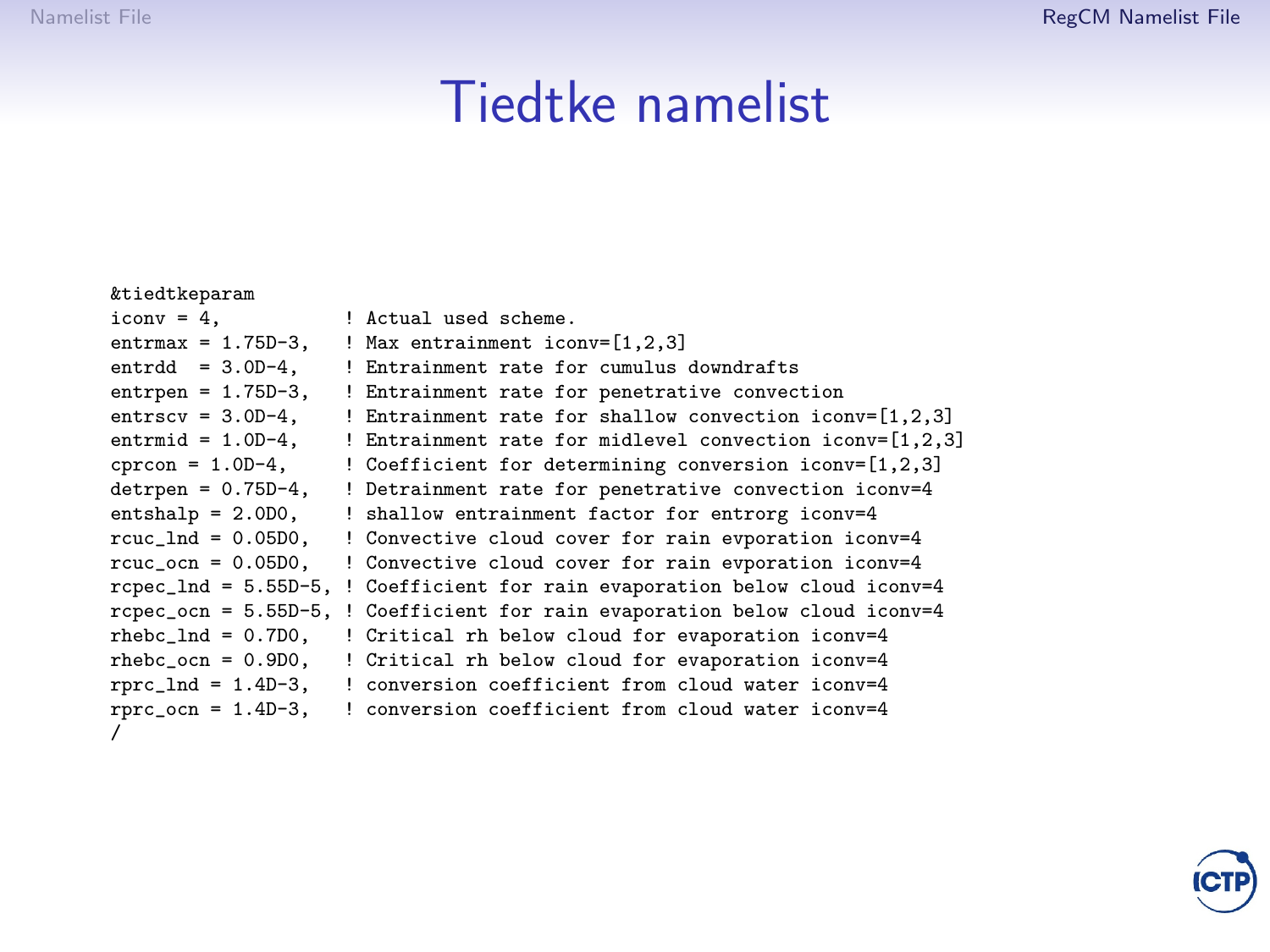#### Kain Fritsch namelist

```
&kfparam
kf_{\text{entrate}} = 0.03D0, ! Entrainment rate<br>
kf_{\text{min\_per}} = 0.2D0, ! Minimum precipit.
kf_min_pef = 0.2D0, <br>kf_max_pef = 0.9D0, <br>Maximum precipitation efficiency
kf_max_pef = 0.9D0, ! Maximum precipitation efficiency
                             ! Start elevation for downdraft above cloud base (mb)
kf_min_dtcape = 1800.0D0 ! Consumption time of CAPE low limit
kf_max_dtcape = 3600.0D0 ! Consumption time of CAPE high limit
                              ! Maximum turbolent kinetic energy in sub cloud layer
/
```
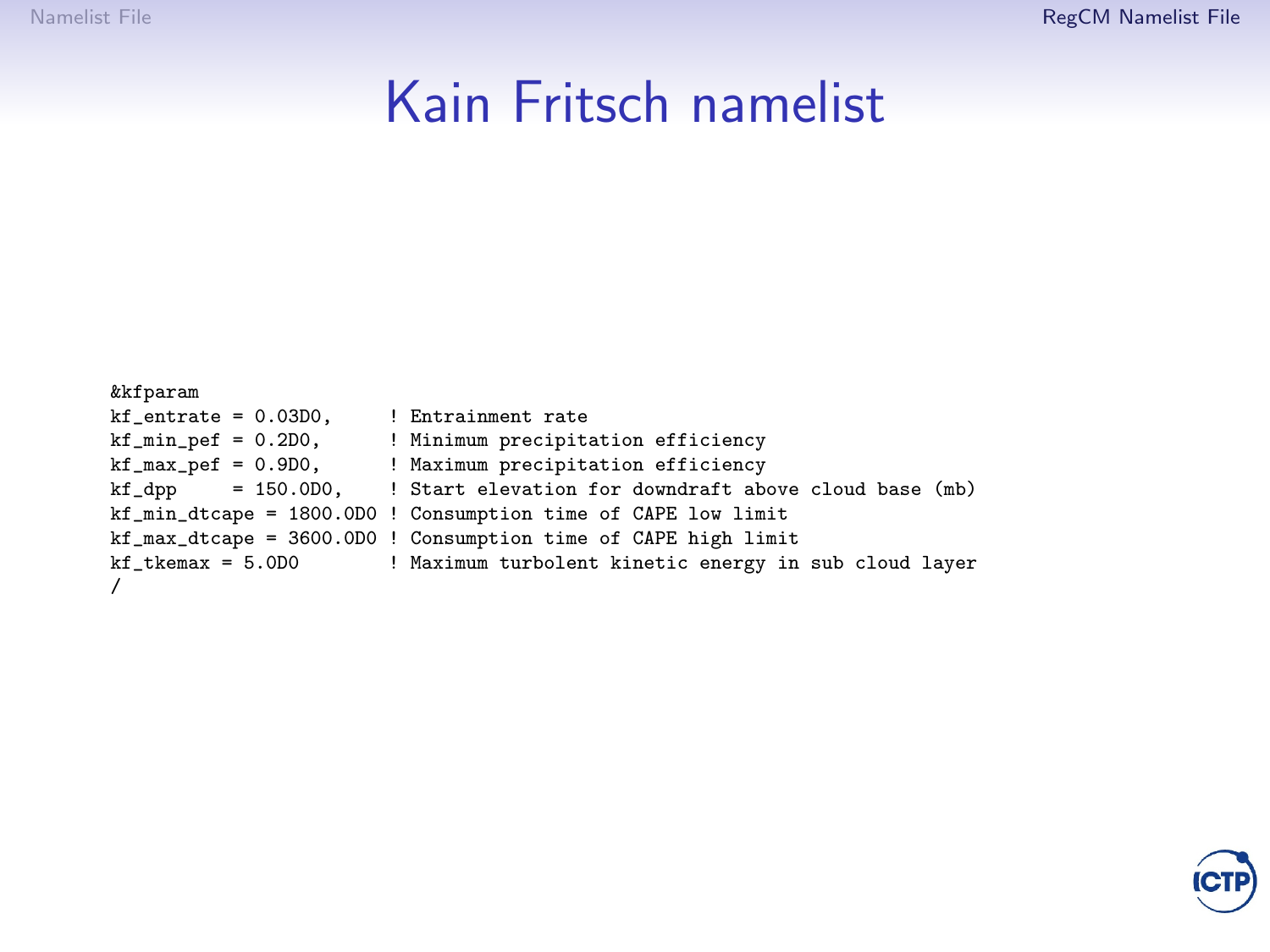#### PBL namelists

```
&holtslagparam
ricr_ocn = 0.25D0, ! Critical Richardson Number over Ocean
ricr_lnd = 0.25D0, ! Critical Richardson Number over Land
zhnew_fac = 0.25D0, ! Multiplicative factor for zzhnew in holtpbl
/
&uwparam<br>iuwyady = 0.
                 ! 0=standard T/QV/QC advection, 1=GB01-style advection
                 ! 1 is ideal for MSc simulation, but may have stability issues
atwo = 15.0D0, ! Efficiency of enhancement of entrainment by cloud evap.
                    see Grenier and Bretherton (2001) Mon. Wea. Rev.
                 ! and Bretherton and Park (2009) J. Clim.
rstbl = 1.5D0, ! Scaling parameter for stable boundary layer eddy length
                 ! scale. Higher values mean stronger mixing in stable
                 ! conditions
czero = 5.869D0, \frac{1}{2} Czero constant in UW PBL (eqn 44a and pgs 856-857)
nuk = 5.0D0, ! Multiplication coefficient for kethl used also
                 ! in diffusion of TKE to avoid eccesive stability
/
```
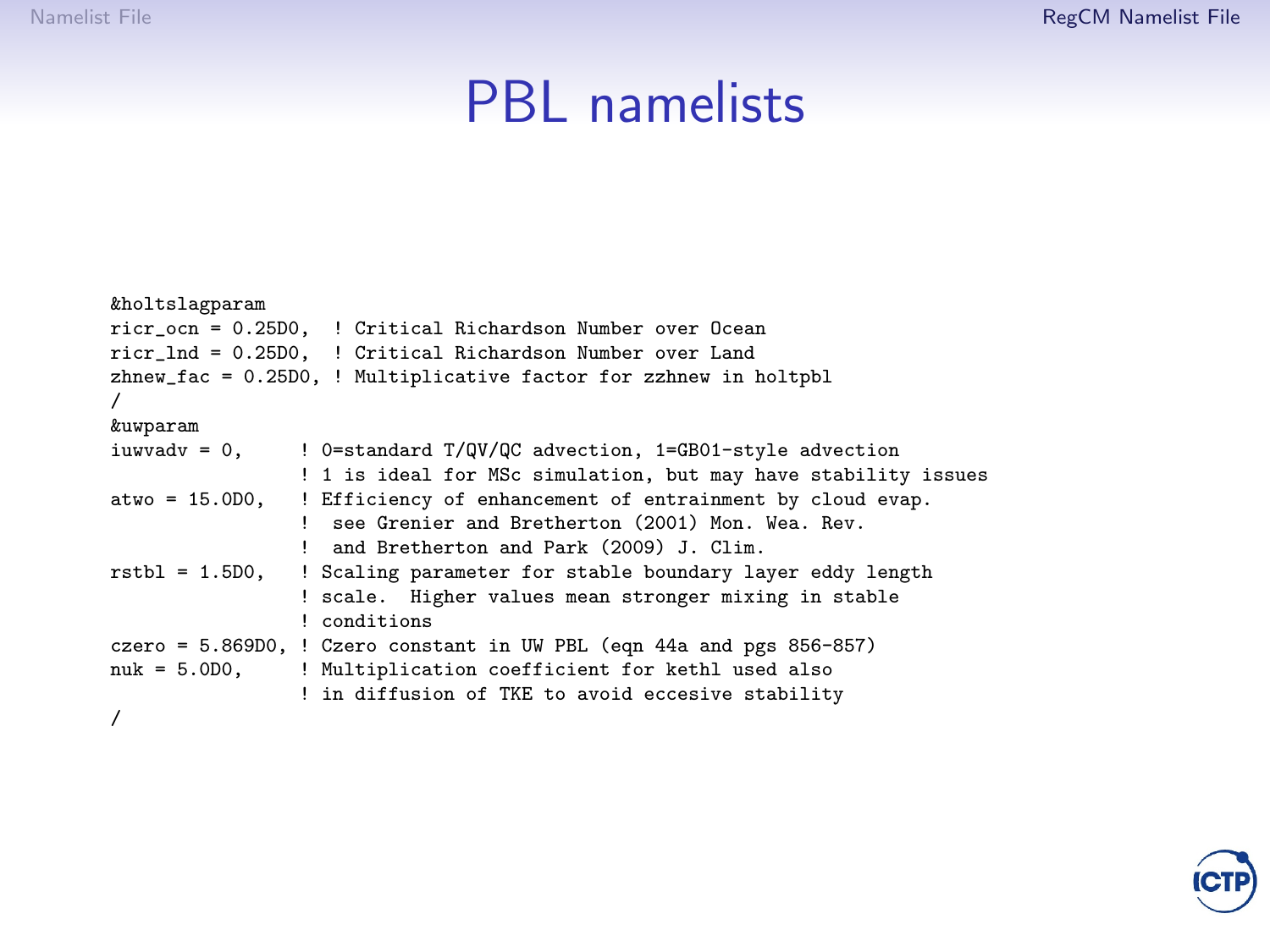## SLAB Ocean namelist

&slabocparam do\_qflux\_adj = .false., ! Activate SLAB Ocean model surface fluxes adjust ! from an already created climatology do\_restore\_sst = .true., ! Create during the run the SLAB Ocean model surface ! fluxes climatology to be used in a subsequent run sst\_restore\_timescale = 5.0D0, ! Time interval in days in building the ! q-flux adjustment mixed\_layer\_depth = 50.0D0, ! Depth in meters of the Ocean mixed layer. /

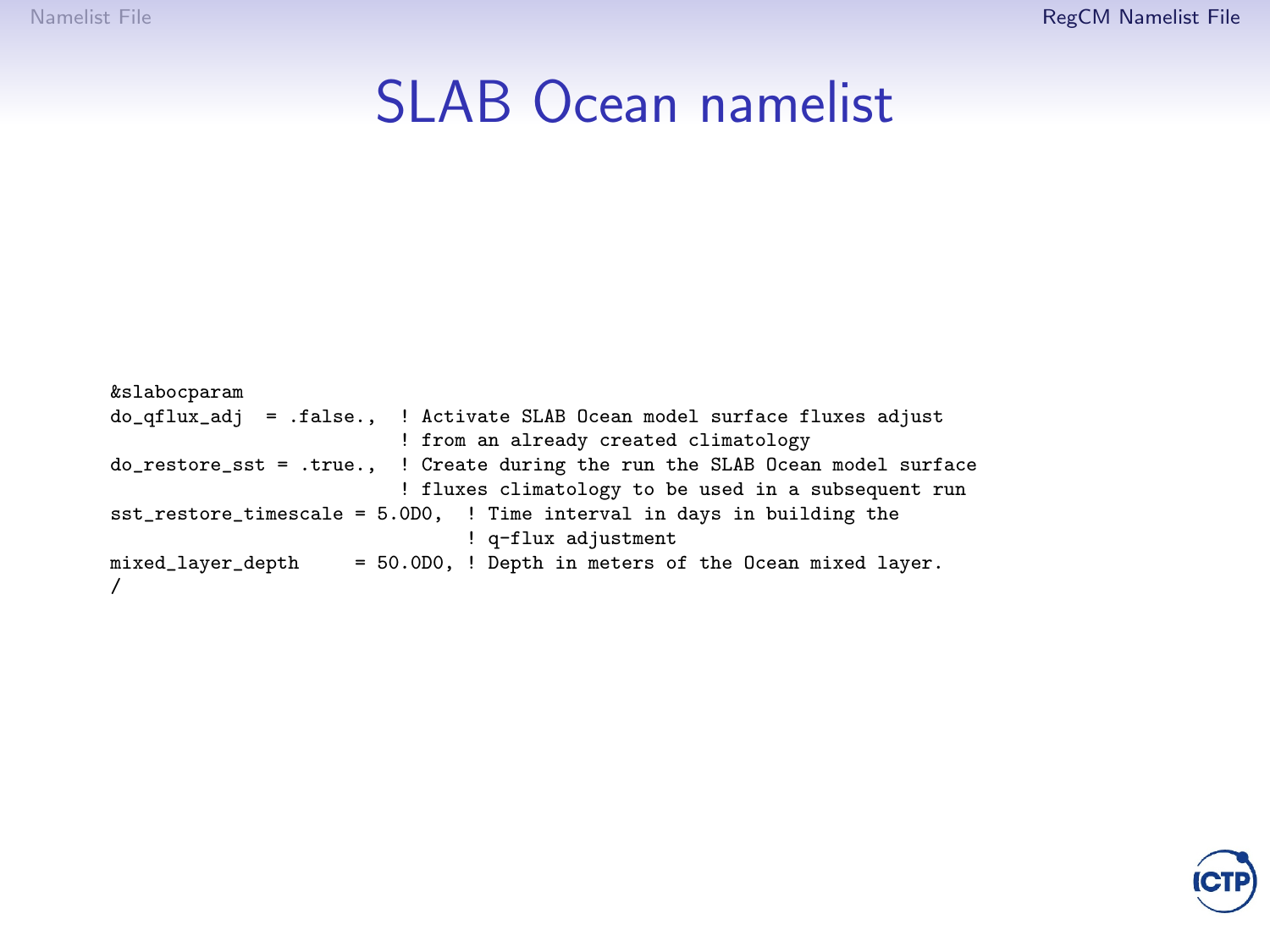#### RRTM namelist

```
&rrtmparam
inflgsw = 2, \frac{1}{2} 0 = use the optical properties calculated in prep dat rrtm
                     (same as standard radiation)
               ! 2 = use RRTM option to calculate cloud optical properties
                     from water path and cloud drop radius
iceflgsw = 3, ! Flag for ice particle specification
                   0 \Rightarrow ice effective radius, r_ec, (Ebert and Curry, 1992),
                        r ec must be > = 10.0 microns
                   ! 1 => ice effective radius, r_ec, (Ebert and Curry, 1992),
                        r_ec range is limited to 13.0 to 130.0 microns
                   2 \Rightarrow ice effective radius, r_k, (Key, Streamer Ref. Manual,
                        1996), r k range is limited to 5.0 to 131.0 microns
                   3 \equiv generalized effective size, dge, (Fu, 1996),
                        dge range is limited to 5.0 to 140.0 microns
                        [Here = 1.0315 * r ecl]liqflgsw = 1, ! Flag for liquid droplet specification
                  0 => Compute the optical depths due to water clouds in ATM
                        (currently not supported)
                   ! 1 => The water droplet effective radius (microns) is input
                        and the optical depths due to water clouds are computed
                        as in Hu and Stamnes, J., Clim., 6, 728-742, (1993).
inflglw = 2, ! Flag for cloud optical properties as above but for LW
iceflglw = 3, ! Flag for ice particle specification as above but for LW
liqflglw = 1, ! Flag for liquid droplet specification as above but for LW
icld = 1, ! Cloud Overlap hypothesis<br>irng = 1, ! mersenne twister random
             ! mersenne twister random generator for McICA COH
/
```
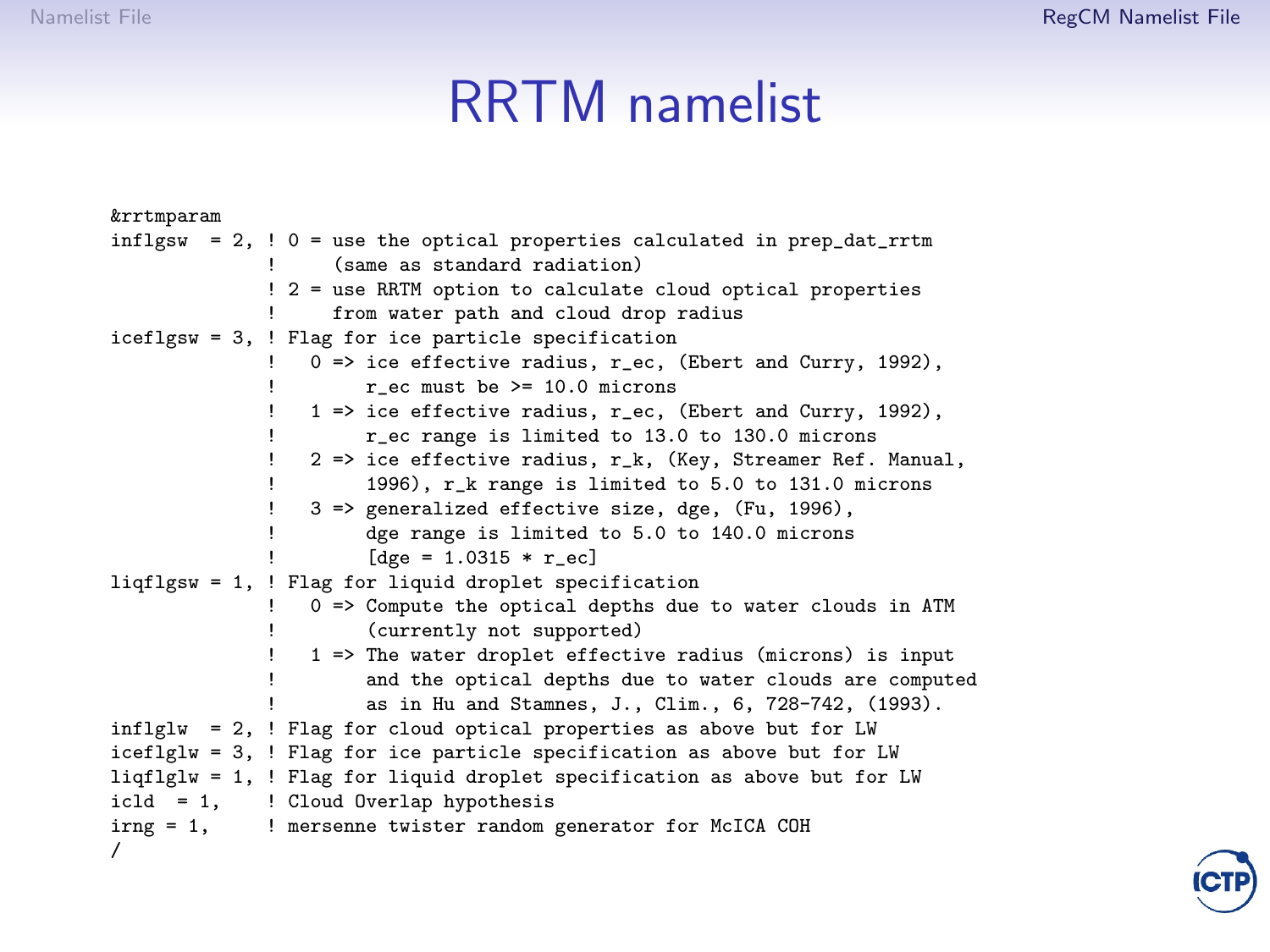# Chem namelist(I)

| <i>&amp;</i> chemparam |                                                                                |
|------------------------|--------------------------------------------------------------------------------|
| $chemistrype = 'CBMZ$  | ', ! Which chemical tracers to be activated.                                   |
|                        | One in:                                                                        |
|                        | DUST : Activate 4 dust bins scheme<br>1                                        |
|                        | SSLT : Activate 2 bins Sea salt scheme<br>1                                    |
|                        | DUSS : Activate DUST + SSLT<br>1                                               |
|                        | DU12 : Activate 12 dust bins scheme<br>Ţ                                       |
|                        | CARB<br>: Activate 4 species black/anthropic<br>Ţ                              |
|                        | carbon simulations<br>Ţ                                                        |
|                        | SULF : Activate S02 and S04 tracers<br>1                                       |
|                        | SUCA : Activate both SUKF and CARB<br>Ţ                                        |
|                        | AERO : Activate all DUST, SSLT, CARB and SULF<br>Ţ                             |
|                        | CBMZ : Activate gas phase and sulfate<br>Ţ.                                    |
|                        | DCCB : Activate CBMZ +DUST +CARB<br>Ţ                                          |
|                        | 1<br>POLLEN : Activate POLLEN transport scheme                                 |
|                        | ichsolver = 1, ! Activate the chemical solver                                  |
|                        | ichsursrc = $1$ , ! Enable the emissions                                       |
|                        | ichdrdepo = $1$ , ! 1 = enable tracer surface dry deposition. For dust,        |
|                        | it is calculated by a size settling and dry                                    |
|                        | deposition scheme. For other aerosol, a dry                                    |
|                        | deposition velocity is simply prescribed further.                              |
|                        | ichebdy = 1,   Enable boundary conditions read                                 |
|                        | ichcumtra = $1$ , ! $1$ = enable tracer convective transport and mixing.       |
|                        | ichremlsc = $1$ , ! 1 = wet removal of chemical species (washout and rainout   |
|                        | by total rain) is enabled                                                      |
|                        | ichremcvc = $1$ , ! $1$ = wet removal of chemical species (washout and rainout |
|                        | by convective rain) is enabled                                                 |

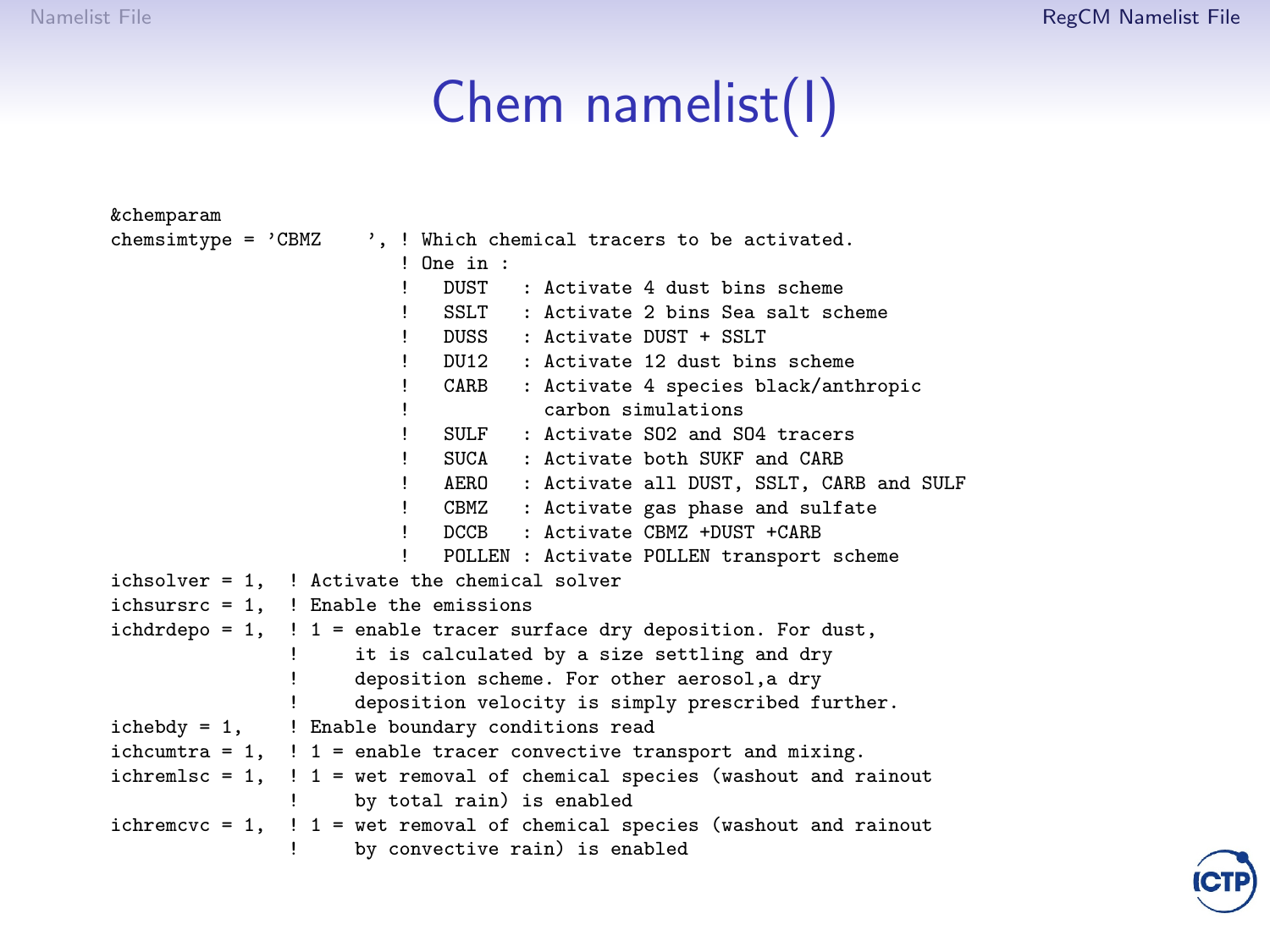# Chem namelist(II)

| ichdustemd = 1, ! Choice for parametrisation of dust emission size distribution |
|---------------------------------------------------------------------------------|
| ! 1 = use the standard scheme (Alfaro et al., Zakey et al.)                     |
| ! 2 = use the the revised soil granulometry + Kok et al., 2011                  |
| ichdiag = $0$ , ! 1 = enable writing of additional diagnostics in the output    |
| idirect $= 1$ . ! Choice to enable or not aerosol feedbacks on radiation and    |
| ! dynamics (aerosol direct and semi direct effcts):                             |
| ! 1 = no coupling to dynamic and thermodynamic. However                         |
| the clear sky surface and top of atmosphere                                     |
| aerosol radiative forcings are diagnosed.                                       |
| ! 2 = allows aerosol feedbacks on radiative,                                    |
| thermodynamic and dynamic fields.                                               |
| iindirect = $0$ , ! Enable sulfate indirect effect in radiation scheme          |
| rdstemfac = 1.0,! Aerosol correction factor (Laurent et al, 2008)               |
| ichiphcld = $1$ , ! Impact of cloud aod on photolysis coef                      |
|                                                                                 |
|                                                                                 |

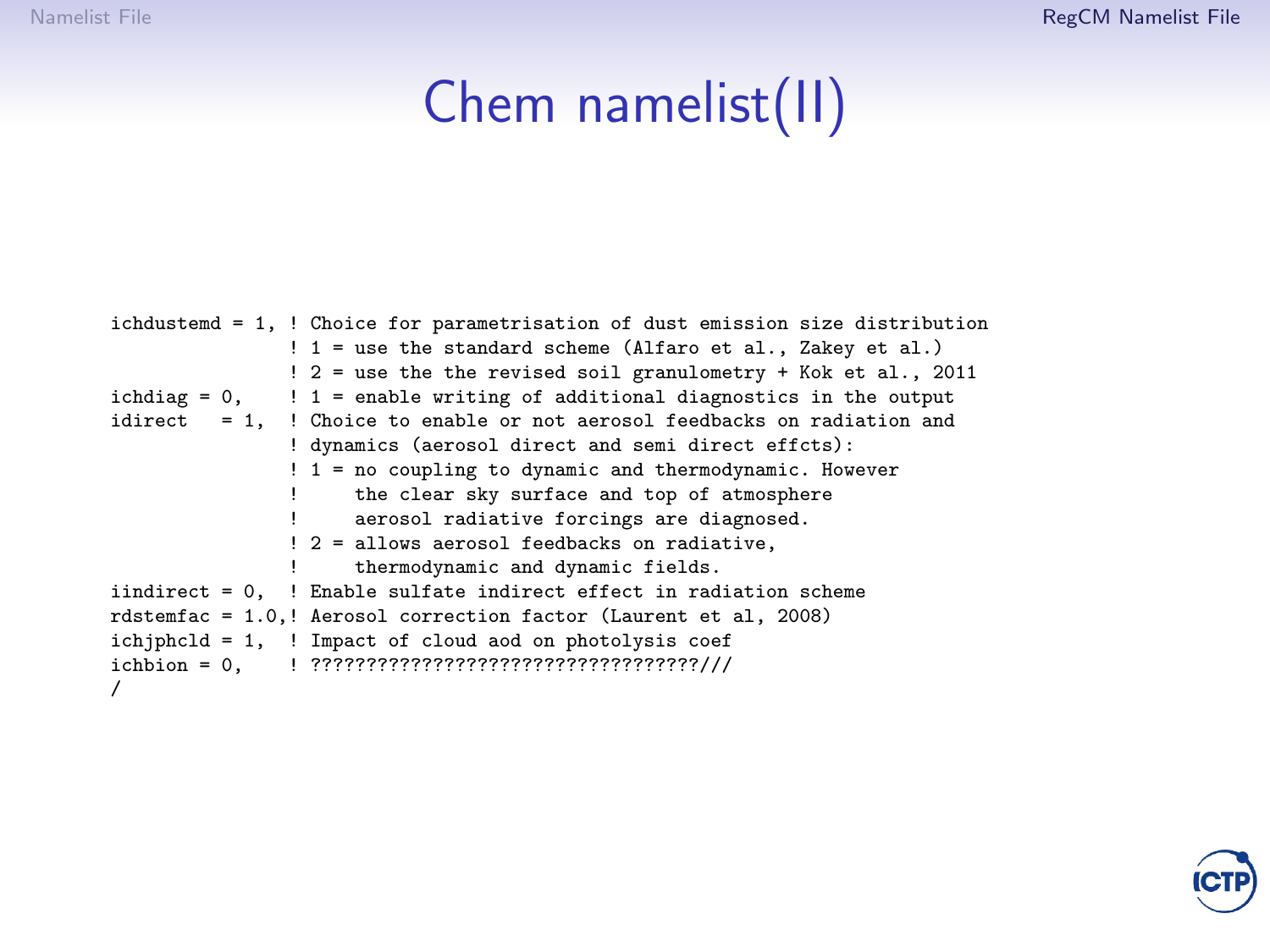# CLM 3.5 namelist

| &clmparam     |                                                                                                  |
|---------------|--------------------------------------------------------------------------------------------------|
|               | $\text{dirclm} = \text{'input}\text{/}, \text{! CLM path to Input data produced by clm2rcm. If}$ |
|               | ! relative, It should be how to reach the Input dir                                              |
|               | ! from the Run dir.                                                                              |
|               | $clmfrq = 12.$ , $\qquad$ Frequency for CLM own output write                                     |
| $i$ mask = 1, | ! For CLM, Type of land surface parameterization                                                 |
|               | 1 => using DOMAIN. INFO for landmask (same as BATS)<br>Ţ.                                        |
|               | 2 => using mksrf_navyoro file landfraction for<br>Ţ.                                             |
|               | landmask and perform a weighted average over                                                     |
|               | ocean/land gridcells; for example:                                                               |
|               | ! tgb = tgb_ocean*(1-landfraction)+tgb_land*landfraction                                         |
|               |                                                                                                  |
|               |                                                                                                  |

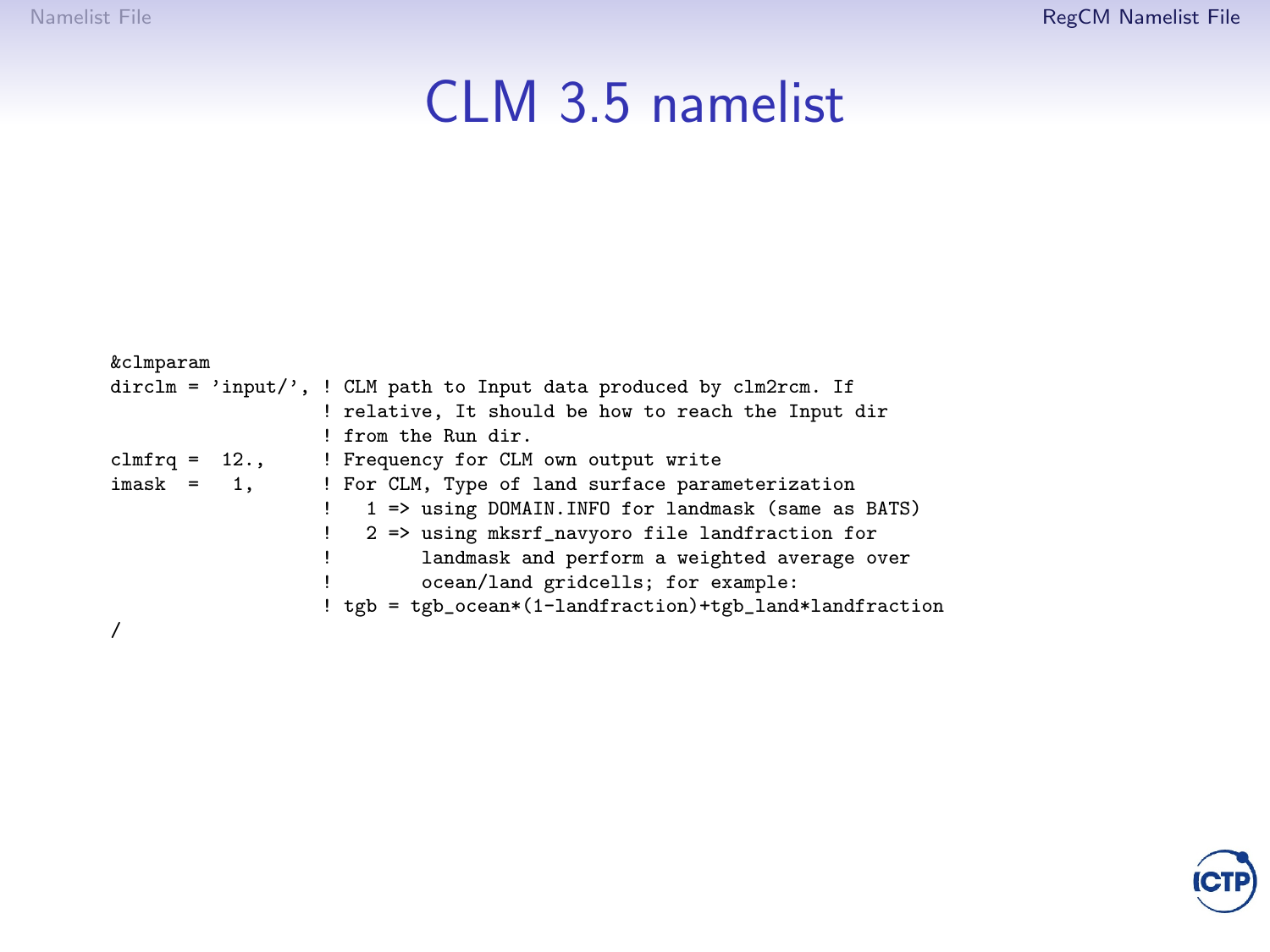## CLM 4.5 namelist

```
&clm_inparm
fpftcon = 'pft-physiology.c130503.nc',
fsnowoptics = 'snicar_optics_5bnd_c090915.nc',
fsnowaging = 'snicar_drdt_bst_fit_60_c070416.nc',
/
&clm_soilhydrology_inparm
h2osfcflag = 1,
origflag = 0,
/
&clm_hydrology1_inparm
oldfflag = 0,
/
```